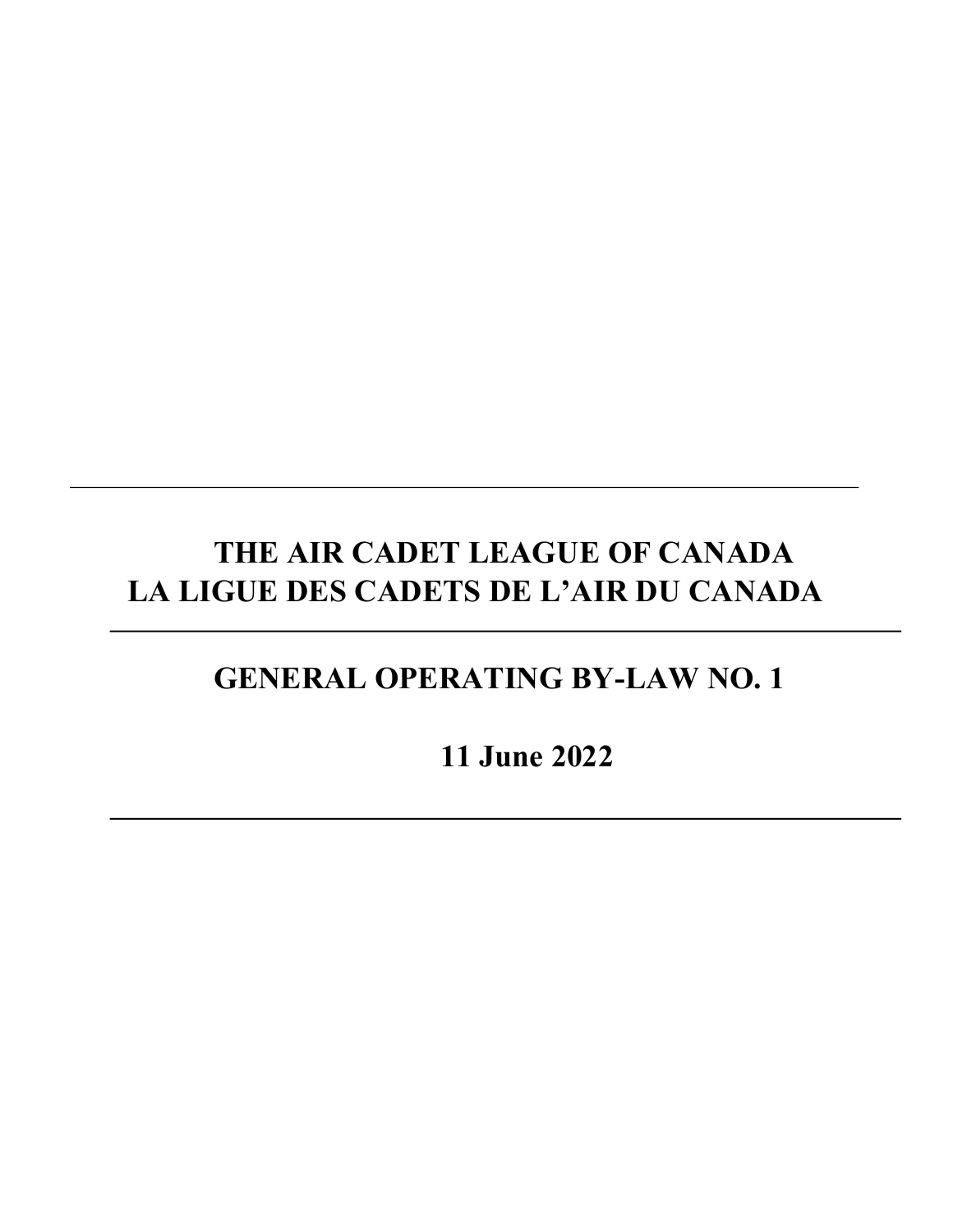## Contents

| 1.01 |  |  |  |
|------|--|--|--|
| 1.02 |  |  |  |
|      |  |  |  |
| 2.01 |  |  |  |
| 2.02 |  |  |  |
| 2.03 |  |  |  |
| 2.04 |  |  |  |
| 2.05 |  |  |  |
| 2.06 |  |  |  |
|      |  |  |  |
| 3.01 |  |  |  |
| 3.02 |  |  |  |
| 3.03 |  |  |  |
| 3.04 |  |  |  |
| 3.05 |  |  |  |
| 3.06 |  |  |  |
| 3.07 |  |  |  |
| 3.08 |  |  |  |
| 3.09 |  |  |  |
| 3.10 |  |  |  |
|      |  |  |  |
| 4.01 |  |  |  |
| 4.02 |  |  |  |
| 4.03 |  |  |  |
| 4.04 |  |  |  |
| 4.05 |  |  |  |
| 4.06 |  |  |  |
| 4.07 |  |  |  |
| 4.08 |  |  |  |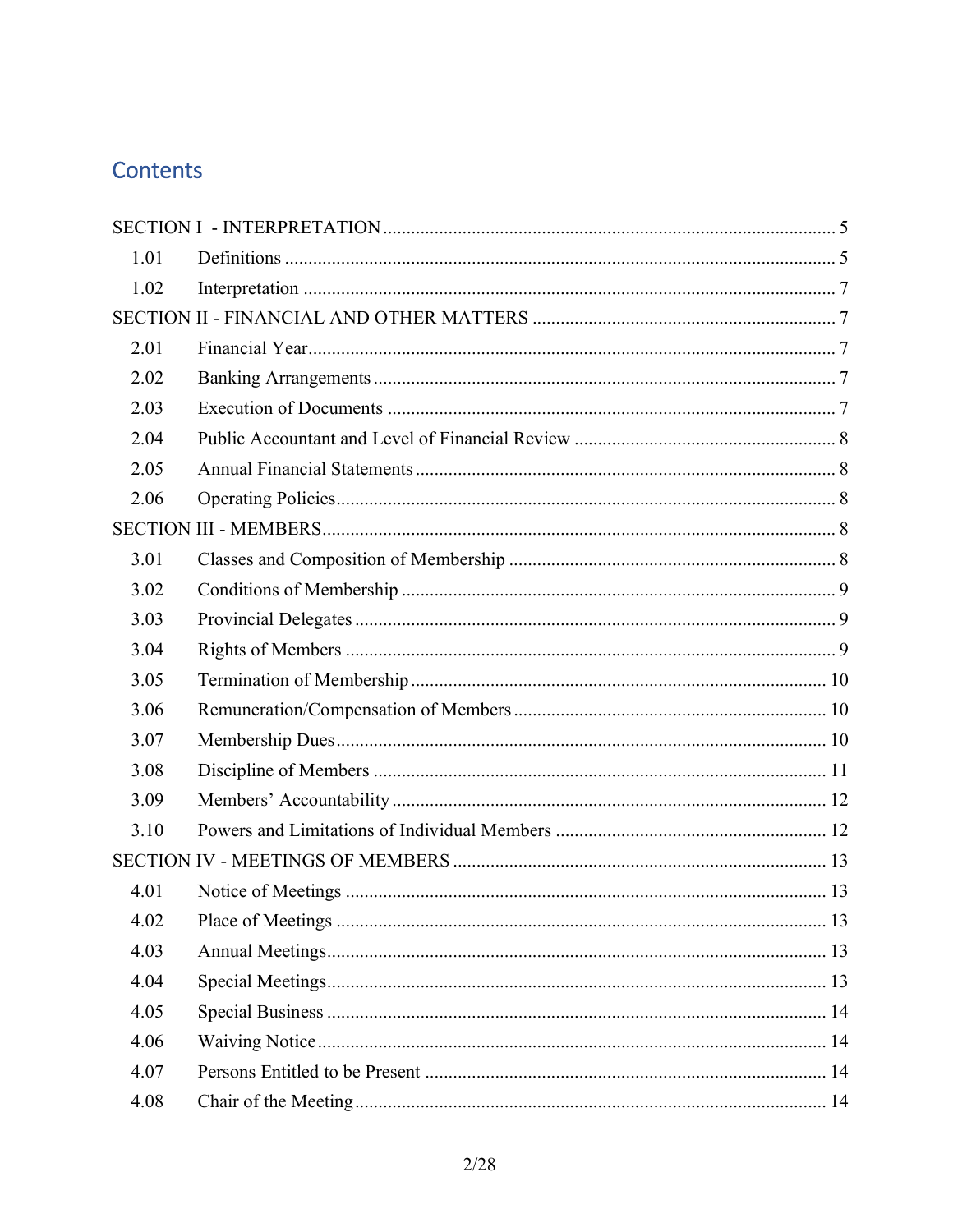| 4.09 |  |
|------|--|
| 4.10 |  |
| 4.11 |  |
| 4.12 |  |
| 4.13 |  |
| 4.14 |  |
| 4.15 |  |
| 4.16 |  |
| 4.17 |  |
|      |  |
| 5.01 |  |
| 5.02 |  |
| 5.03 |  |
| 5.04 |  |
| 5.05 |  |
| 5.06 |  |
| 5.07 |  |
| 5.08 |  |
| 5.09 |  |
| 5.10 |  |
| 5.11 |  |
| 5.12 |  |
| 5.13 |  |
| 5.14 |  |
|      |  |
| 6.01 |  |
| 6.02 |  |
| 6.03 |  |
| 6.04 |  |
| 6.05 |  |
| 6.06 |  |
| 6.07 |  |
| 6.08 |  |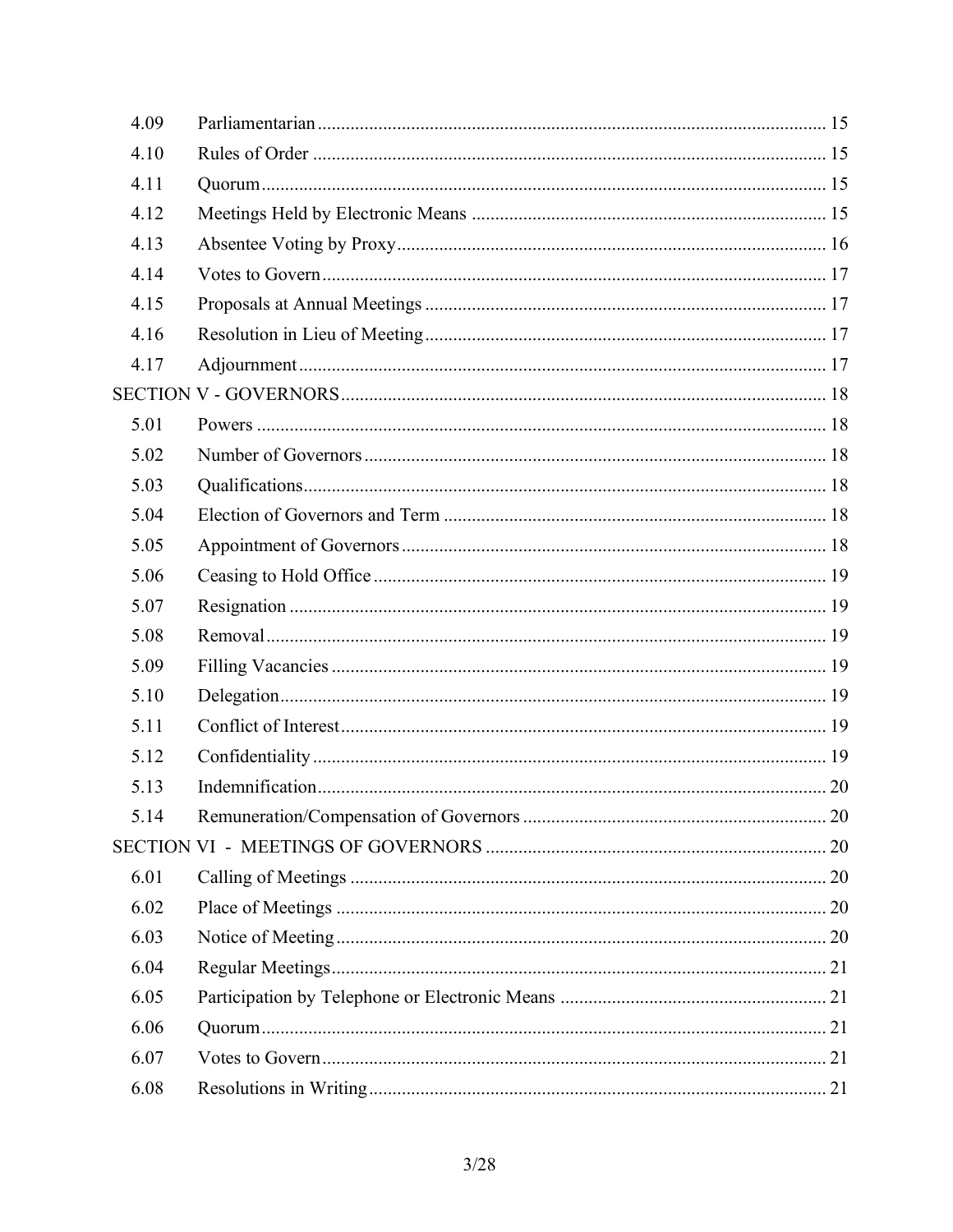| 7.01  |  |  |
|-------|--|--|
| 7.02  |  |  |
| 7.03  |  |  |
| 7.04  |  |  |
|       |  |  |
| 8.01  |  |  |
| 8.02  |  |  |
| 8.03  |  |  |
| 8.04  |  |  |
|       |  |  |
| 9.01  |  |  |
| 9.02  |  |  |
| 9.03  |  |  |
| 9.04  |  |  |
| 9.05  |  |  |
|       |  |  |
| 10.01 |  |  |
| 10.02 |  |  |
| 10.03 |  |  |
|       |  |  |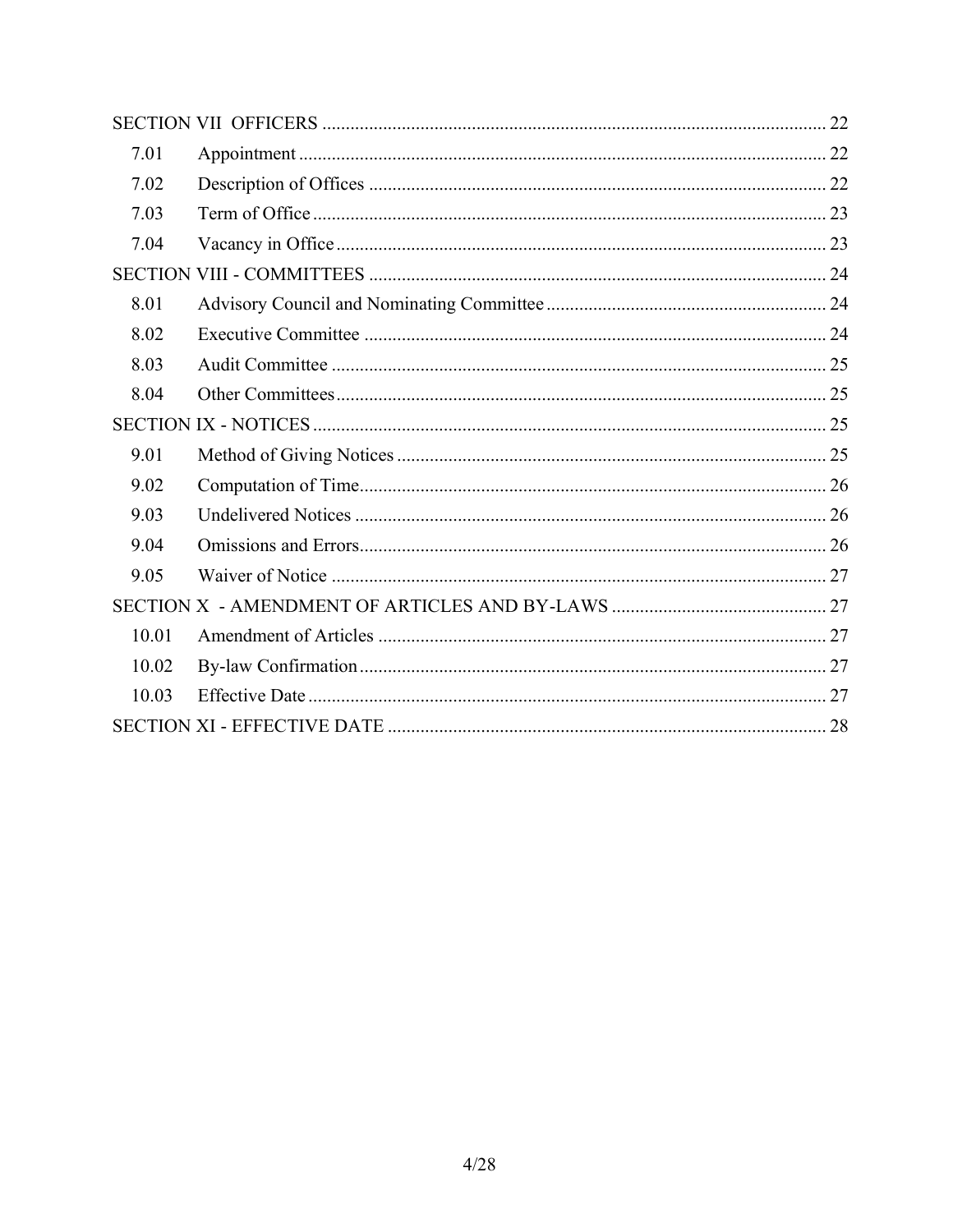## **GENERAL OPERATING BY-LAW NO. 1**

A By-law relating generally to the conduct of the affairs of

## **THE AIR CADET LEAGUE OF CANADA LA LIGUE DES CADETS DE L'AIR DU CANADA**

## (the League")

**WHEREAS** the League was granted Letters Patent by the federal Government of Canada under the *Canada Corporations Act* on the 9<sup>th</sup> day of April, 1941.

**AND WHEREAS** the League has applied for a Certificate of Continuance to be continued under the *Canada Not-for-Profit Corporations Act S.C. 2009, c.23*;

**NOW THEREFORE BE IT ENACTED** as a General Operating By-law of the League to take effect in accordance with section 10.01 as follows:

## **SECTION I - INTERPRETATION**

## <span id="page-4-1"></span><span id="page-4-0"></span>**1.01 Definitions**

In all By-laws and resolutions of the League, unless the context otherwise requires:

- (a) "Act" means the *Canada Not-for-Profit Corporations Act*, S.C. 2009, c. 23, including any Regulations made pursuant to the Act and any statute or Regulations that may be substituted, as amended from time to time.
- (b) "Advisory Council" is a Standing Committee of the Air Cadet League of Canada consisting of Past Presidents and constituted pursuant to the provisions of the ByLaws of the league.
- (c) "Articles" means the original or restated articles of incorporation or articles of amendment, amalgamation, continuance, reorganization, arrangement or revival of the League
- (d) "Board" means the Board of Governors of the League which may be referred to as the Board of Governors.
- (e) "By-laws" means this by-law and all other by-laws of the League as amended and which are, from time to time, in force and effect.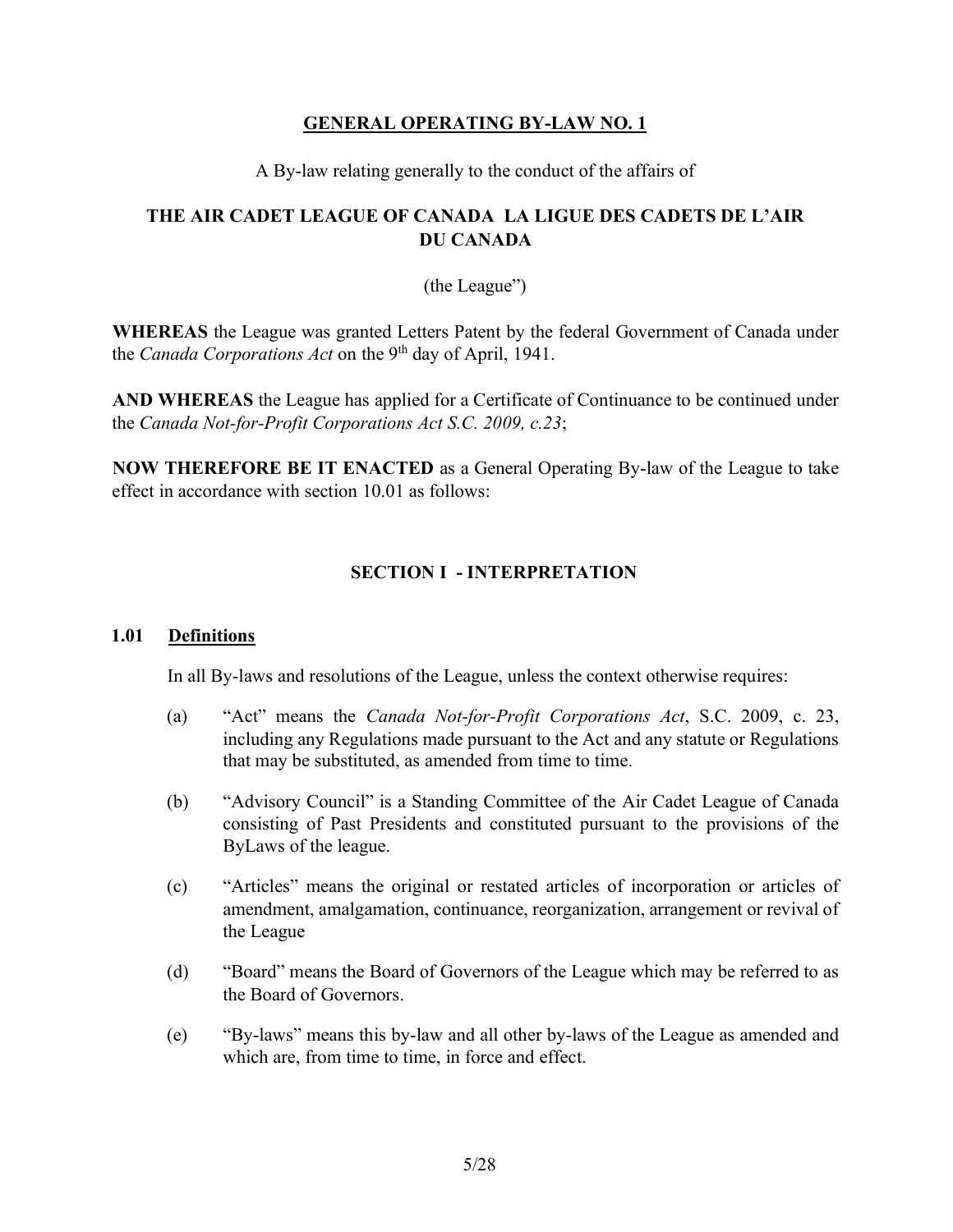- (f) "Director" or "Governor" means a member of the Board, and may be referred to as a Governor.
- (g) "Executive" means the Executive Committee of the League.
- (h) "League" means the Air Cadet League of Canada as incorporated under the laws of Canada.
- (i) "Member" means a member of the League and "Members" or "Membership" means the collective membership of the League.
- (j) "Officer" means an officer of the League.
- (k) "Operating Policies" means the operating policies approved by the Board in accordance with section 2.06 of this by-law.
- (l) "Ordinary Resolution" means a resolution passed by a majority of the votes cast on that resolution.
- (m) "Policy and Procedure Manual" means the manual with respect to the structure and activities of the League and which encompasses all approved Operating Policies of the League that are required to be published.
- (n) "Provincial Delegate" or "Delegate" means a member who has been appointed or elected to represent his respective Provincial Committee within the quota set forth in the Policy and Procedure Manual, and based upon the cadet population within the Provincial Committees jurisdiction in accordance with section 3.03 of this Bylaw.
- (o) "Provincial Committee" means a group of persons forming a subordinate organization, which, within its province or other specified area of jurisdiction, represents the League and who promotes and assists in the development of Royal Canadian Air Cadets in accordance with the Operating Policies approved by the Board.
- (p) "Proposal" means a proposal submitted by a Member of the League that meets the requirements of section 163 of the Act.
- (q) "Regulations" means the regulations made under the Act, as amended, restated or in effect from time to time.
- (r) "Special Resolution" means a resolution passed by a majority of not less than two thirds (2/3) of the votes cast on that resolution.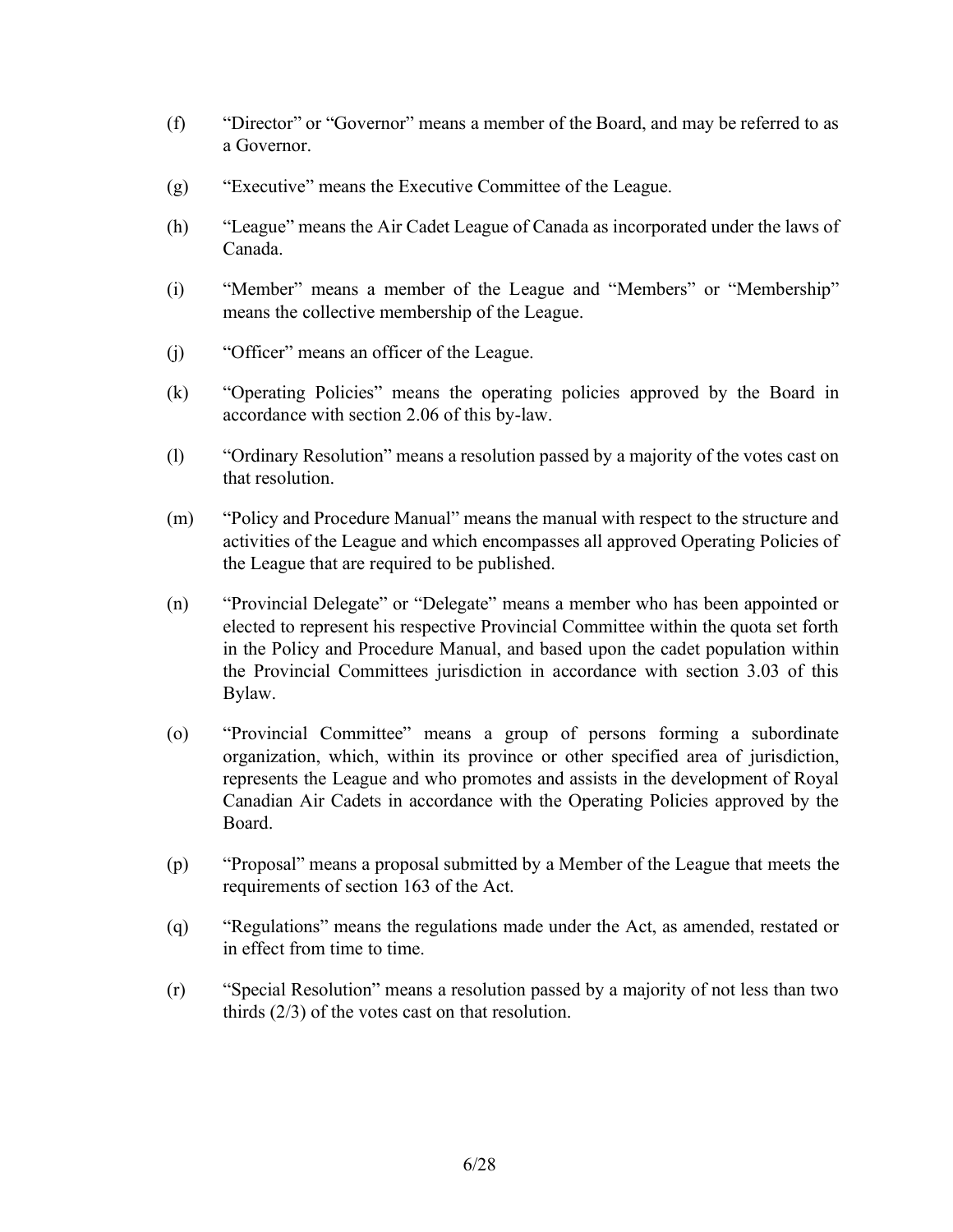## <span id="page-6-0"></span>**1.02 Interpretation**

In the interpretation of this By-law, unless the context otherwise requires, the following rules shall apply:

- (a) except where specifically defined herein, all terms contained herein, and which are defined in the Act shall have the meanings given to such terms in the Act;
- (b) words importing the singular number only will include the plural and *vice versa*;
- (c) the word "person" will include an individual, sole proprietorship, partnership, unincorporated association, body corporate, and a natural person; and
- <span id="page-6-1"></span>(d) if any of the provisions contained in the By-laws are inconsistent with those contained in the Articles or the Act, the provisions contained in the Articles or the Act, as the case may be, shall prevail.

## **SECTION II - FINANCIAL AND OTHER MATTERS**

## <span id="page-6-2"></span>**2.01 Financial Year**

Unless otherwise changed by resolution of the Board, the financial year end of the League shall be the 31st day of March in each year.

#### <span id="page-6-3"></span>**2.02 Banking Arrangements**

The banking business of the League shall be transacted at such bank, trust company or other firm or corporation carrying on a banking business in Canada or elsewhere as the Board may designate, appoint or authorize from time to time. The banking business or any part of it shall be transacted by an Officer or Officers of the League and/or other persons as the Board may by resolution from time to time designate, direct or authorize.

#### <span id="page-6-4"></span>**2.03 Execution of Documents**

Deeds, transfers, assignments, contracts, obligations and other instruments in writing requiring execution by the League shall be signed by any two (2) of its Officers or Governors. In addition, the Board may from time to time direct the manner in which and the person or persons by whom a particular document or type of document shall be executed. Any person authorized to sign any document may affix the corporate seal (if any) to the document. Any Governor or Officer may certify a copy of any instrument, resolution, By-law or other document of the League to be a true copy thereof.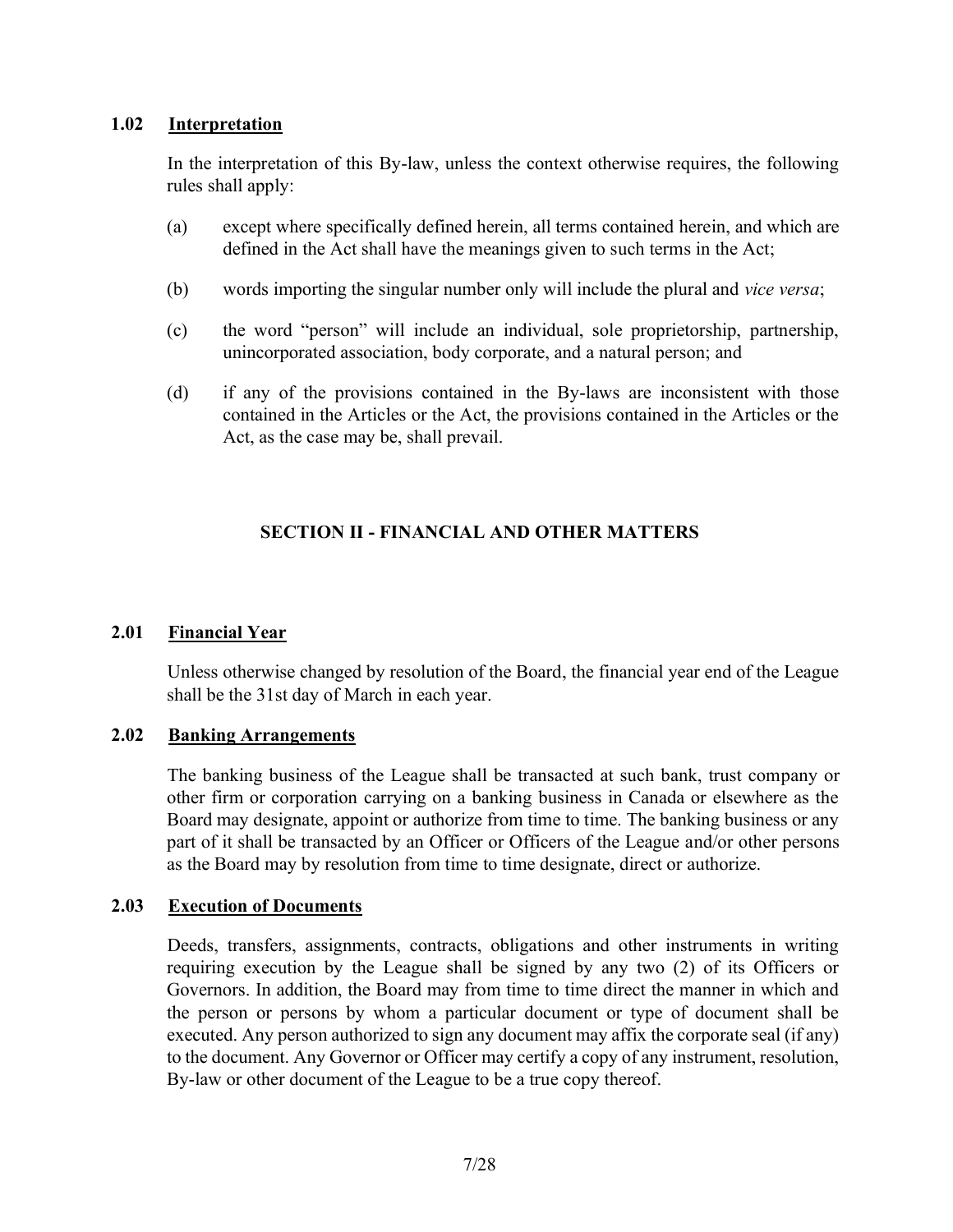#### <span id="page-7-0"></span>**2.04 Public Accountant and Level of Financial Review**

The League shall be subject to the requirements relating to the appointment of a public accountant and level of financial review required by the Act.

#### <span id="page-7-1"></span>**2.05 Annual Financial Statements**

The League shall send copies of the annual financial statements and any other documents required by the Act to the Members between 21 to 60 days before the day on which an annual meeting of Members is held or before the day on which a written resolution in lieu of an annual meeting is signed, unless a Member declines to receive them. Alternatively, the League may give notice to the Members stating that such documents are available at the registered office of the League and any Member may request a copy free of charge at the registered office or by prepaid mail. Article 9.01 describes the methods of giving notice.

#### <span id="page-7-2"></span>**2.06 Operating Policies**

The Board may adopt, amend, or repeal by resolution such Operating Policies that are inconsistent with the By-laws of the League relating to such matters as terms of reference of committees, duties of Officers, Board code of conduct and conflict of interest as well as procedural and other requirements relating to the By-laws, including the Policy and Procedure Manual, as the Board may deem appropriate from time to time. Any Operating Policy adopted by the Board will continue to have force and effect until amended, repealed, or replaced by a subsequent resolution of the Board.

## **SECTION III - MEMBERS**

## <span id="page-7-4"></span><span id="page-7-3"></span>**3.01 Classes and Composition of Membership**

Pursuant to the Articles, there shall be one (1) class of Members in the League. Membership in the League shall be available to all Past Presidents, Governors that have been elected in accordance with this By-law, and to the number of Delegates appointed by each Provincial Committee in accordance with the requirements set forth in Section 3.03.

The League's success relies on its volunteers at the National, Provincial/Territorial, and Local levels; accordingly, other than those individuals appointed or elected as Members in accordance with the provisions of these By-Laws, all screened and registered persons serving on Provincial/Territorial Committees, Squadron Sponsoring Committees, and other Volunteers at any level of the League shall be recognized as Affiliates of the League. Affiliates shall not be Members of the League within the meaning of the Act and shall have no voting privileges.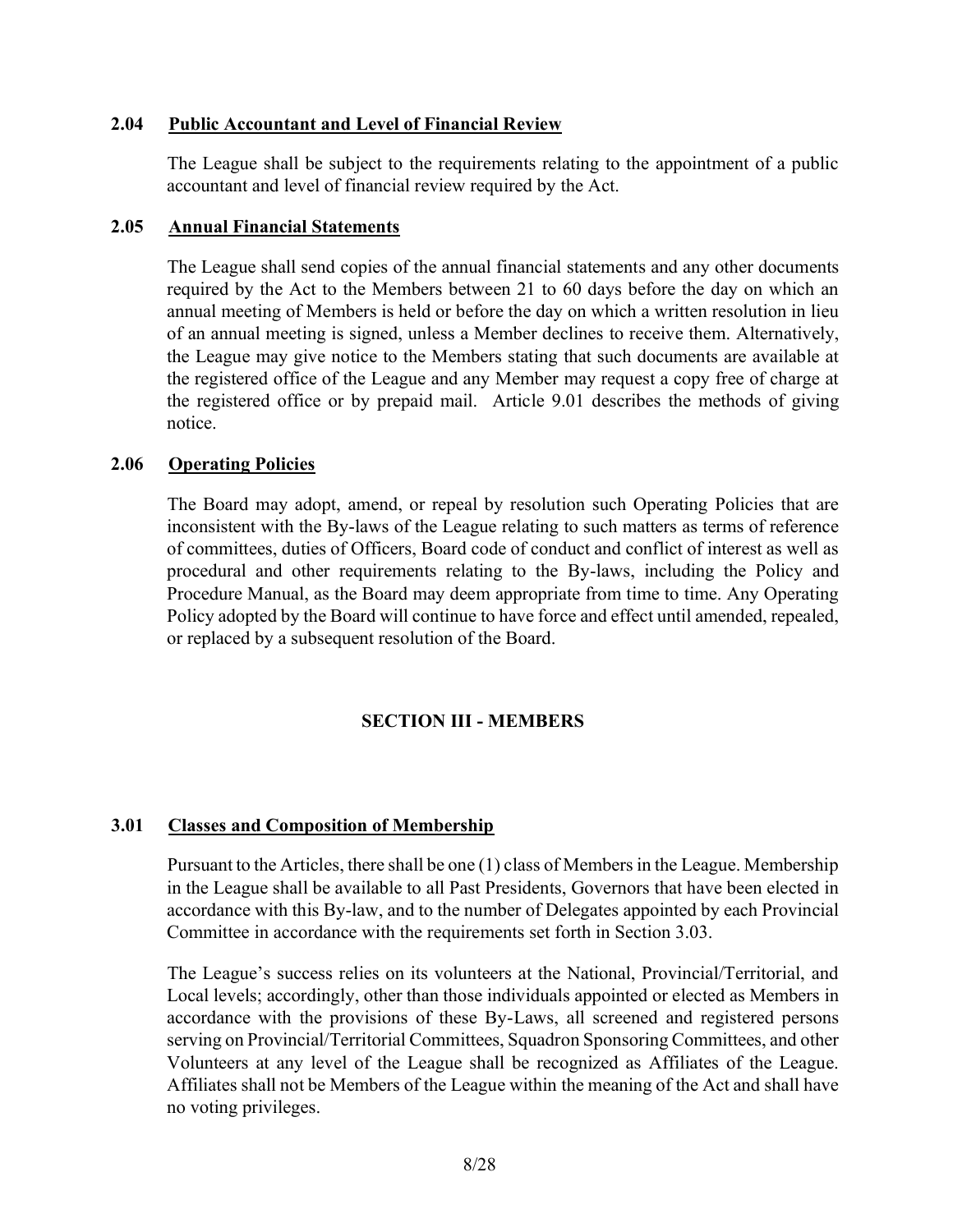#### <span id="page-8-0"></span>**3.02 Conditions of Membership – All Levels of the League**

Members must also meet the conditions of membership set forth herein:

- (a) be a legal resident of Canada or a Canadian citizen living abroad;
- (b) be at least eighteen (18) years of age;
- (c) have a genuine interest in the objectives of the League;
- (d) have successfully undergone, upon application, the screening and registration procedure set forth in the Policy and Procedure Manual (PPM); and
- (e) have then been confirmed into the Membership of their respective corporation, provincial committee or local level in accordance with its policies and procedure.

<span id="page-8-1"></span>Serving members of the Canadian Forces (Regular and Reserve) involved in the cadet program are not eligible for membership. Employed Secretary-Managers, Executive Directors, CIC, and Air Cadets are not eligible for membership. Members may accept employment for positions as a CI, CIC or COATS for short term or summer assignments.

#### **3.03 Provincial Delegates**

Each Provincial Committee will have the right to appoint delegates as Members in accordance with a formula set out in the Policy and Procedure Manual based on the cadet population within the Provincial Committee's jurisdiction. The chairperson of each Provincial Committee shall automatically become a Member of the League, filling one of the province's quota positions. Each Provincial Committee shall advise the League of the appointment or election of a delegate of their Provincial Committee in accordance with the Operating Policy of the Board in place from time to time, and their membership shall become effective upon receipt by the League of such notification. A Governor shall not be included in any Provincial Committee quota of delegates.

#### <span id="page-8-2"></span>**3.04 Rights of Members**

A Member of the League shall have the right to receive notice of, attend, speak and participate at all meetings of Members and the right to one (1) vote at all meetings of Members.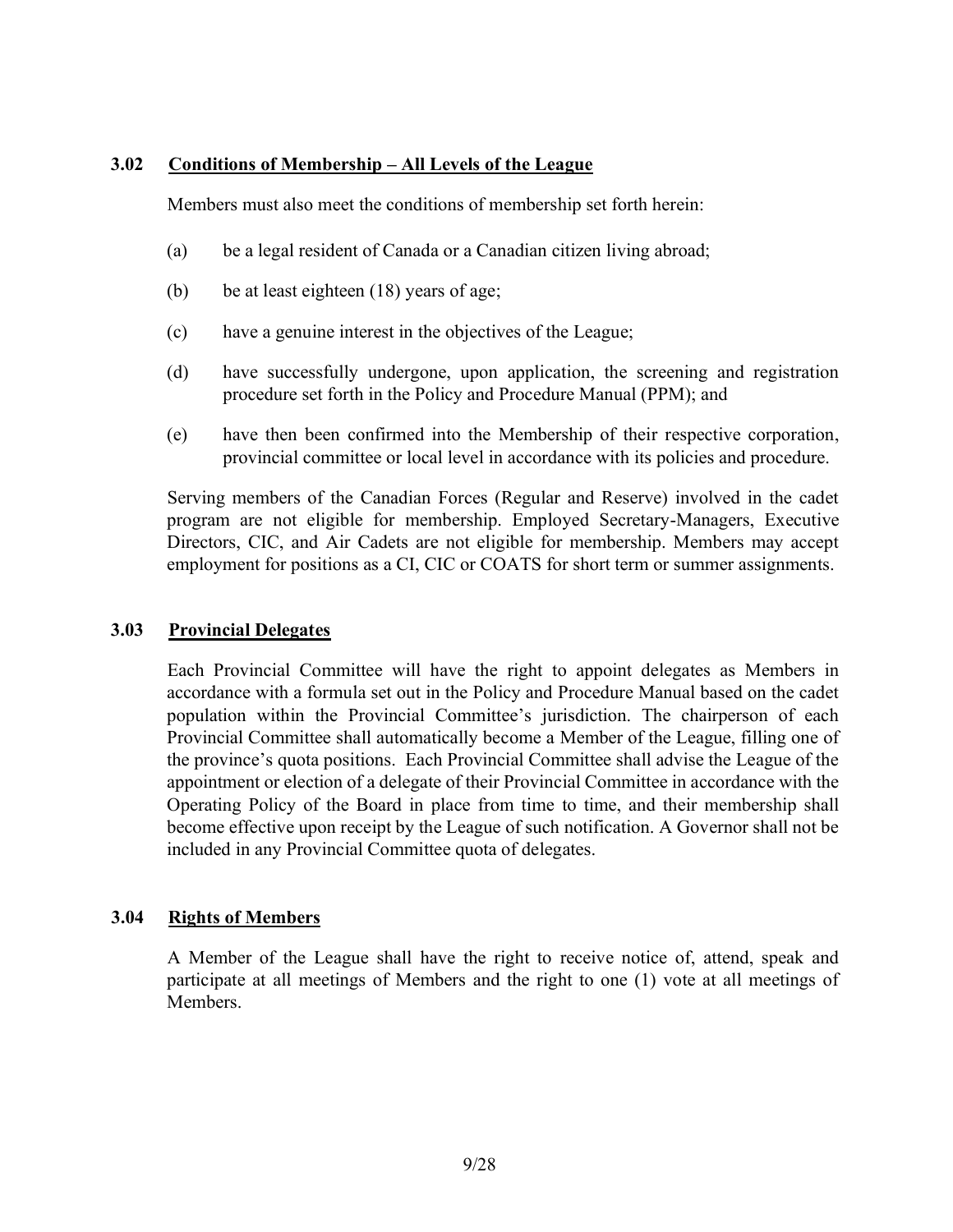## <span id="page-9-0"></span>**3.05 Termination of Membership**

Membership in the League is terminated when:

- (a) the Member dies;
- (b) The League is notified in writing or by a Provincial Chair that the Member's status as a Provincial Delegate has been terminated;
- (c) The Member has failed to pay dues after ninety (90) days of being in arrears, subject to Board approval;
- (d) the Member ceases to maintain the qualifications for membership set out in section 3.02;
- (e) the Member resigns by delivering a written resignation to the Chair of the Board in which case such resignation shall be effective upon the receipt of the letter and acceptance by the Board or Executive Committee;
- (f) the Member is removed as a Member of the League in accordance with section 3.08;
- (g) the Member's term of membership expires, if any; or
- (h) the League is liquidated or dissolved under the Act.

Subject to the Articles, upon any termination of membership, the rights of the Member automatically cease to exist.

#### <span id="page-9-1"></span>**3.06 Remuneration of Members and Compensation for Expenses**

A Member shall receive no remuneration for acting as such, and no Member shall directly or indirectly receive any profit from his position, unless specifically approved by the Board. Members may receive reasonable compensation for expenses incurred by them in the normal course of their duties as approved.

## <span id="page-9-2"></span>**3.07 Membership Dues**

The amount of the membership dues, if any, shall be determined by the Board, and approved at an annual general meeting. In the absence of any determination of membership dues it shall be deemed that there are no annual or other membership dues. Once the amount of any membership dues has been determined, that amount shall be deemed to be the annual membership dues in each of the succeeding membership years until such amount is changed.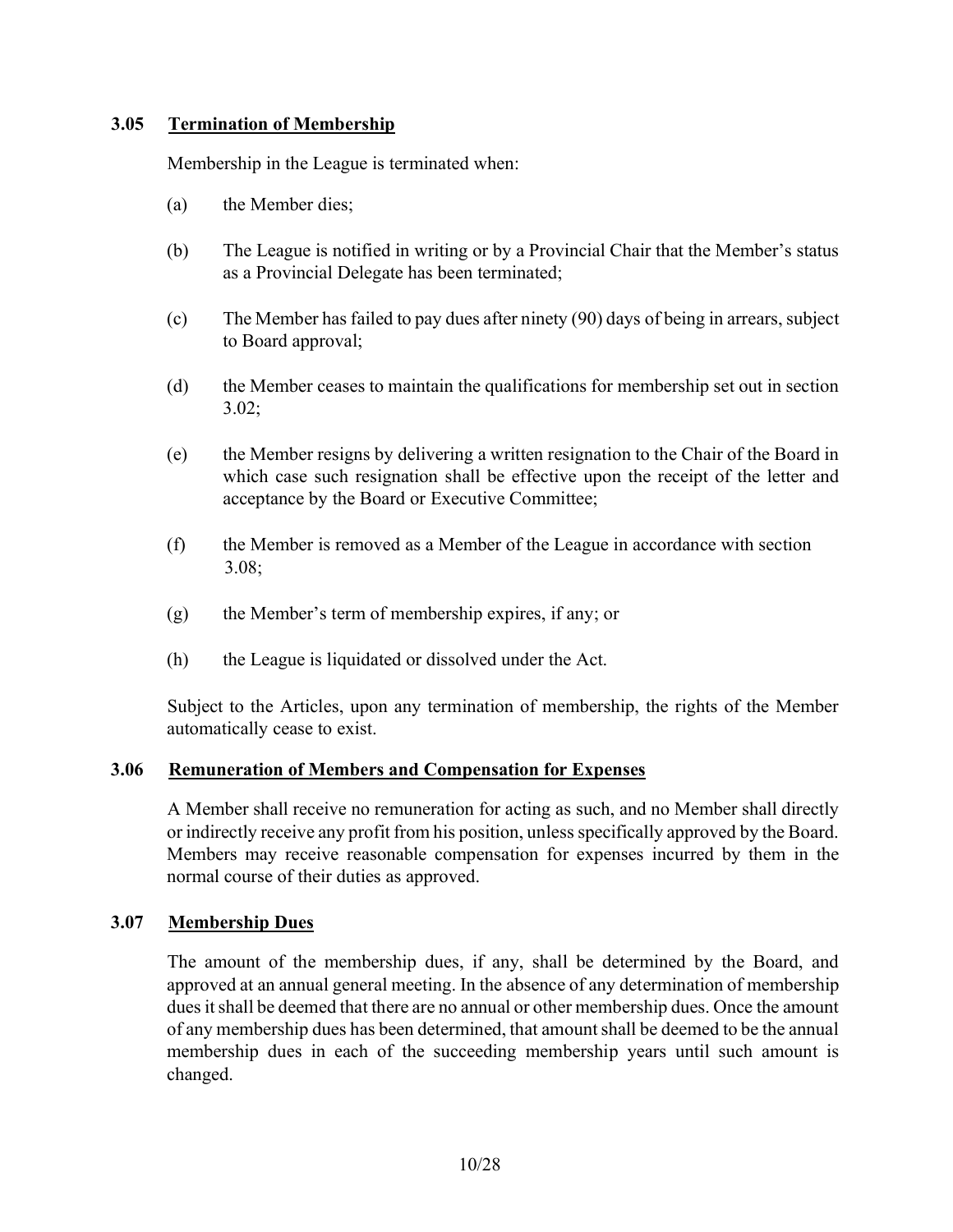## <span id="page-10-0"></span>**3.08 Discipline of Members**

The process to discipline a member of the Air Cadet League (ACL) at any level will require the Board of Governors (BOG) to do their due diligence prior to delegating the responsibility for such actions to the Executive Committee. The Board must be convinced that there exists a situation that could prove harmful to the League if no action is taken to resolve either a specific or ongoing conduct. The Board may suspend or remove any Member from the League for any one or more of the following grounds:

The Board may suspend or remove any Member from the League for any one or more of the following grounds:

- (a) violating any provision of the Articles, By-laws, or Operating Policies of the League;
- (b) carrying out any conduct which may be detrimental to the League as determined by the Board in its sole discretion; and/or
- (c) for any other reason that the Board in its sole and absolute discretion considers to be reasonable, having regard to the purposes of the League.

Immediate, Temporary Suspension:

The Board, in its discretion, may temporarily suspend the said member from any Officer post or other position within the League until the Executive Committee completes a preliminary inquiry into the matter and finds that such action is justified.

Role of Executive Committee:

1. Upon determination that the League must act to resolve the situation, it will move the process, to determine a resolution, to the Executive Committee as a whole, to investigate, determine the method of investigation, including the establishment of a Complaints or Discipline Committee, determine that procedural fairness will be applied, and that sufficient evidence (both written and verbal) has been obtained to justify a recommendation to the BOG for an appropriate action to be taken against the member being disciplined.

2. Procedural Fairness: Because disciplined members have legal rights, it is imperative that every action taken by the Executive Committee and approved by the BOG be such that scrutiny by courts, lawyers, adjudicators, mediators and other League members pass a litmus test for Procedural Fairness. In the event that a litigation be brought against the League by the disciplined member, it may be necessary to turn over the case to a lawyer to defend the League in whatever element the member has chosen to challenge the decision of the League. Consequently, a successful defence by the League may depend on the quality of evidence provided to legal Counsel and an assessment of Procedural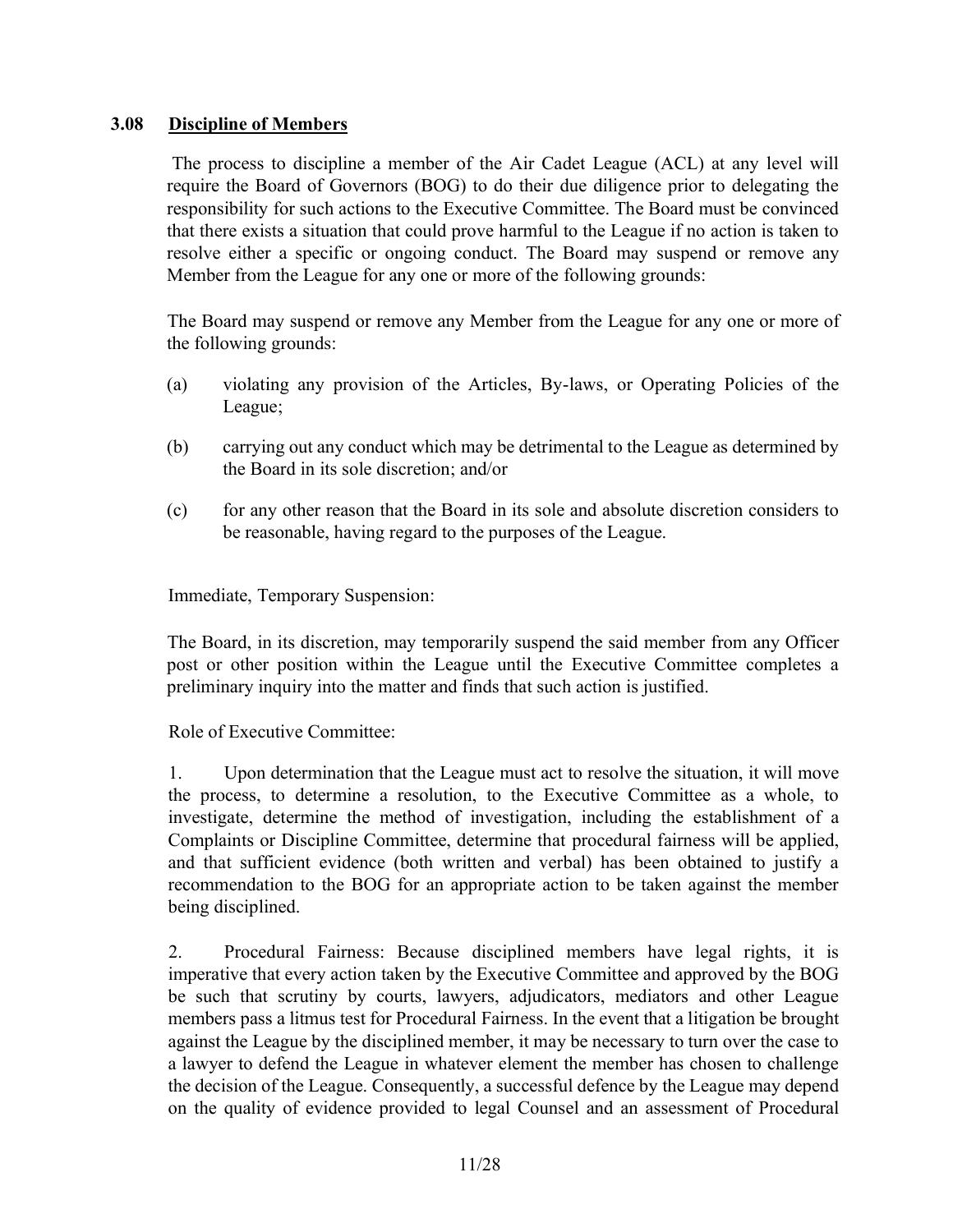Fairness applied to the process that led to the Executive Committee recommendation to the Board.

Suspension or Removal of a Member from the Air Cadet League:

In the event that the Board proposes that a Member should be expelled or suspended from membership in the League, the Chair of the Board shall provide twenty (20) days' notice of suspension or removal to the Member and shall provide reasons for the proposed suspension or removal. The Member may make written submissions to the Chair of the Board in response to the notice received within such twenty (20) day period. In the event that no written submissions are received by the Chair of the Board, he/she may proceed to notify the Member that the Member is suspended or removed from membership in the League. Where written submissions are received in accordance with this section, the Board will consider such submissions in arriving at a final decision and shall notify the Member concerning such final decision within a further twenty (20) days from the date of receipt of the submissions.

## <span id="page-11-0"></span>**3.09 Members' Accountability**

The Air Cadet League of Canada (ACL), as an entity, and its individual Members represent the collective membership of the ACL and are directly accountable to the collective membership. They also have a fiduciary duty to those who provide funds to the League and to its members for the sound administration of the League. In addition, they have a general duty of trust to those served by the League and to the public. Every member of the League shall exercise the powers and discharge the duties of his office honestly, in good faith and in the best interests of the League, and in connection therewith shall exercise the degree of care, diligence and skill that a reasonably prudent person would exercise in similar circumstances.

## <span id="page-11-1"></span>**3.10 Powers and Limitations of Individual Members**

- (a) No individual member shall have any authority to act on behalf of the Board with respect to agents, consultants, contractors or employees of the Air Cadet League of Canada, except as provided in the Bylaws or by resolution of the Board; and
- (b) No individual member shall have any authority to act on behalf of the ACL with respect to the transaction of the affairs of the ACL except as provided in the Bylaws or by resolution of the Board.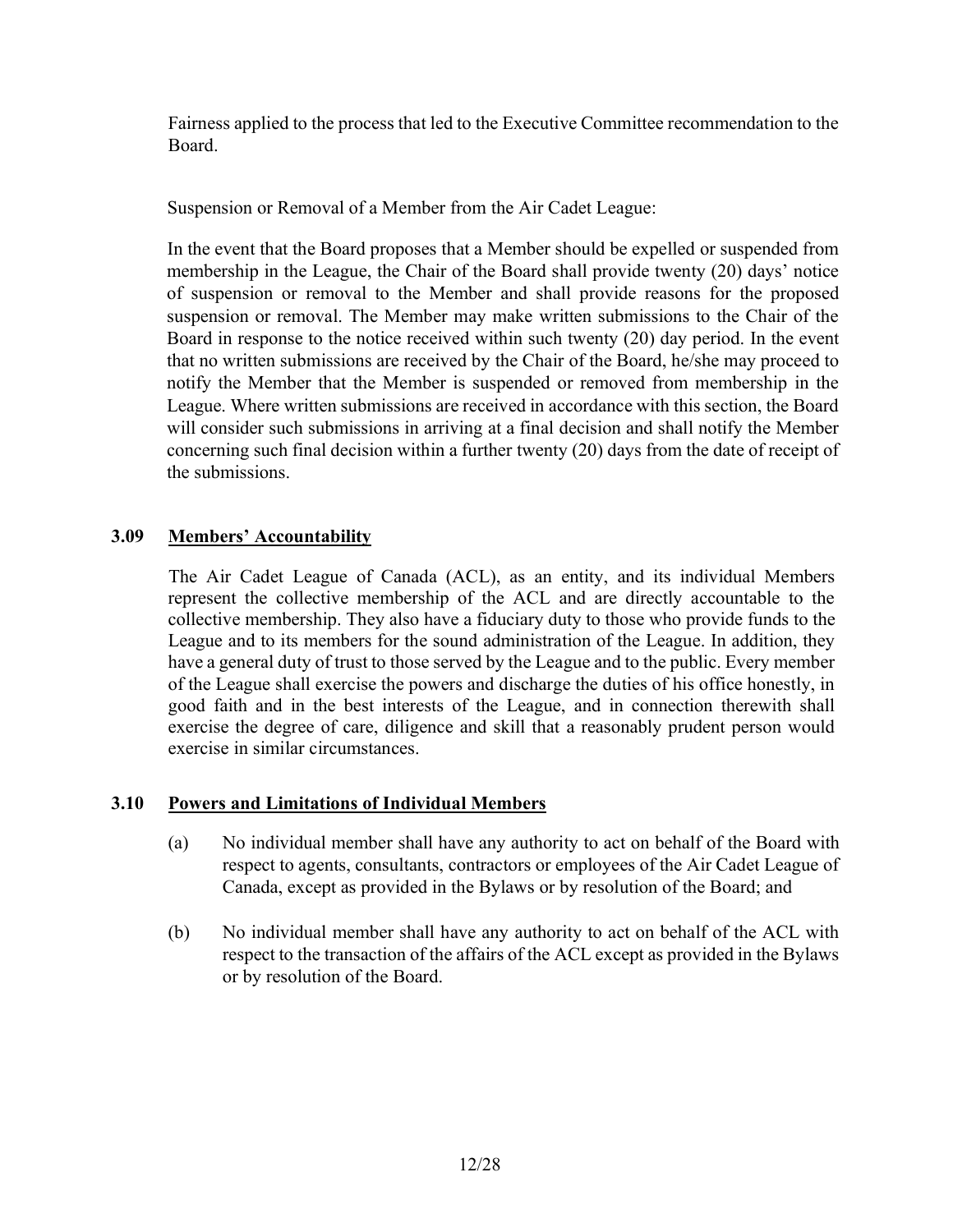## **SECTION IV - MEETINGS OF MEMBERS**

#### <span id="page-12-1"></span><span id="page-12-0"></span>**4.01 Notice of Meetings**

In accordance with and subject to the Act, notice of the time and place of a meeting of Members shall be given to each Member entitled to vote at the meeting by the following means:

- (a) by mail, courier or personal delivery to each Member entitled to vote at the meeting, during a period of 21 to 60 days before the day on which the meeting is to be held; or
- (b) by telephonic, electronic or other communication facility to each Member entitled to vote at the meeting, during a period of 21 to 35 days before the day on which the meeting is to be held.

Where the League provides notice electronically, as referred to in section 4.01(b), and if a Member requests that notice be given by non-electronic means, the League shall give notice of the meeting to the Member so requesting in the manner set out in section 4.01(a).

Notice of a meeting of Members shall also be given to each Governor and to the public accountant of the League during a period of 21 to 60 days before the day on which the meeting is to be held. Notice of any meeting of Members at which special business is to be transacted shall state the nature of that business in sufficient detail to permit the Member to form a reasoned judgment on the business and provide the text of any Special Resolution or By-law to be submitted to the meeting. The Governors may fix a record date for determination of Members entitled to receive notice of any meeting of Members in accordance with the requirements of section 161 of the Act. Subject to the Act, a notice of meeting of Members provided by the League shall include any Proposal submitted to the League under section 4.15.

#### <span id="page-12-2"></span>**4.02 Place of Meetings**

Meetings of Members may be held at any place within Canada as the Board may determine or outside Canada if all of the Members entitled to vote at such meeting so agree.

#### <span id="page-12-4"></span><span id="page-12-3"></span>**4.03 Annual Meetings**

An annual meeting of Members shall be held at such time in each year, as the Board may from time to time determine, provided that the annual meeting must be held no later than fifteen (15) months after holding the preceding annual meeting, and no later than six (6) months after the end of the Corporation's preceding fiscal year. The annual meeting shall be held for the purposes of considering the financial statements and reports of the League required by the Act to be presented at the meeting, electing Governors, appointing the public accountant, considering any bylaws amendments and major policy proposals or amendments presented, and transacting such other business as may properly be brought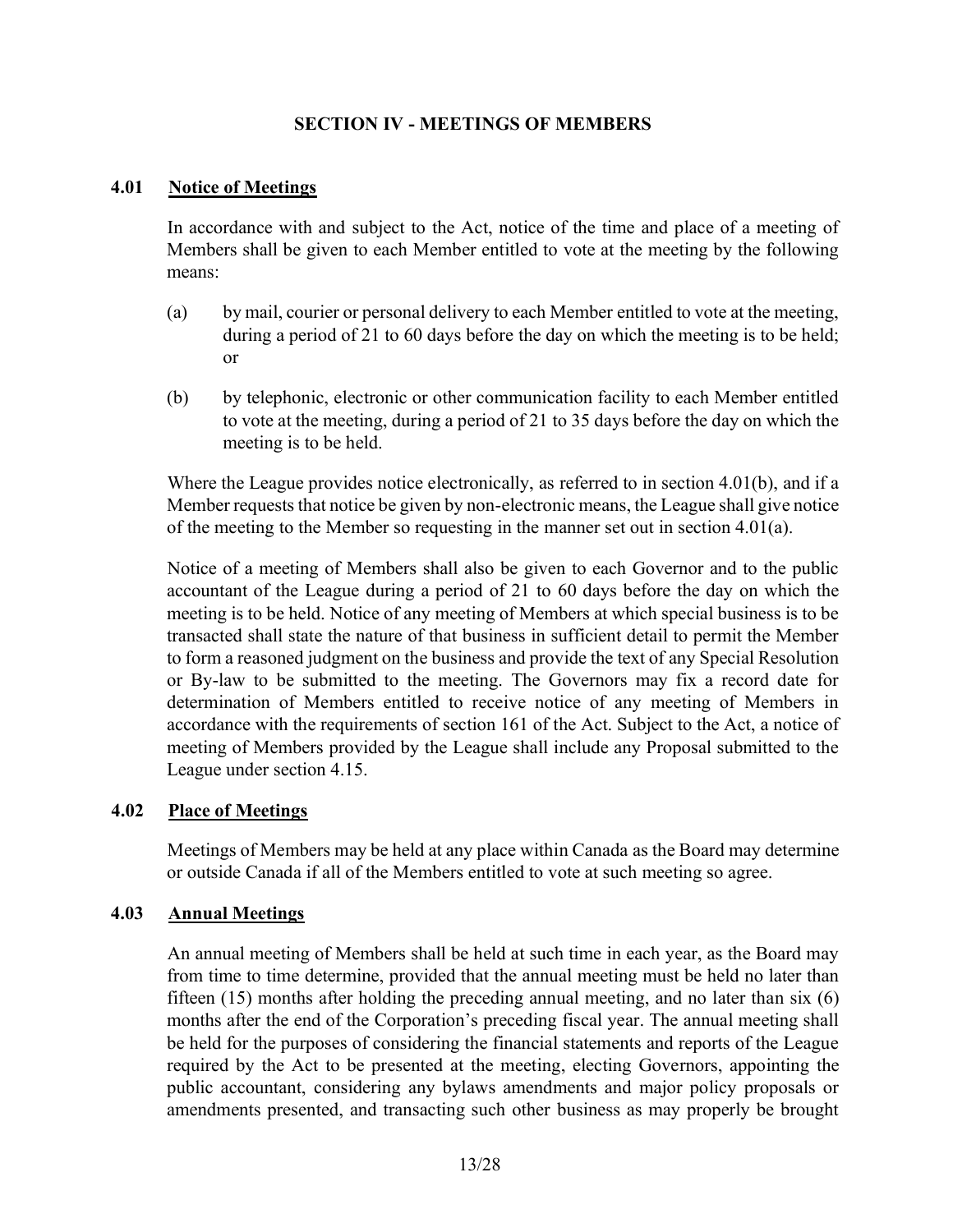before the meeting or is required by the Act. Changes to the national fee shall be by ordinary resolution at the annual meeting after consultation with stakeholders in accordance with League policy.

## **4.04 Special Meetings**

The Board may at any time call a special meeting of Members for the transaction of any business which may properly be brought before the Members. On written requisition by Members carrying not less than five percent (5%) of the votes that may be cast at a meeting of Members sought to be held, the Board shall call a special meeting of Members, unless the exceptions in the Act are met. If the Governors do not call a meeting within twenty-one (21) days of receiving the requisition, any Member who signed the requisition may call the meeting.

## <span id="page-13-0"></span>**4.05 Special Business**

All business transacted at a special meeting of Members and all business transacted at an annual meeting of Members, except consideration of the financial statements, public accountant's report, and election of Governors and re-appointment of the incumbent public accountant, is special business.

## <span id="page-13-1"></span>**4.06 Waiving Notice**

A Member and any other person entitled to attend a meeting of Members may in any manner and at any time waive notice of a meeting of Members, and attendance of any such person at a meeting of Members is a waiver of notice of the meeting, except where such person attends a meeting for the express purpose of objecting to the transaction of any business on the grounds that the meeting is not lawfully called.

## <span id="page-13-2"></span>**4.07 Persons Entitled to be Present**

The only persons entitled to be present at a meeting of Members shall be those entitled to vote at the meeting, the Governors, the Officers, and the public accountant of the League and such other persons who are entitled or required under any provision of the Act, Articles or By-laws of the League to be present at the meeting. Any other person may be admitted only on the invitation of the chair of the meeting or by Ordinary Resolution of the **Members** 

## <span id="page-13-3"></span>**4.08 Chair of the Meeting**

The chair of Members' meetings shall be the President or a Vice-President if the President is absent or unable to act. In the event that the President or a Vice-President is absent, the Members who are present and entitled to vote at the meeting shall choose a Member to chair the meeting.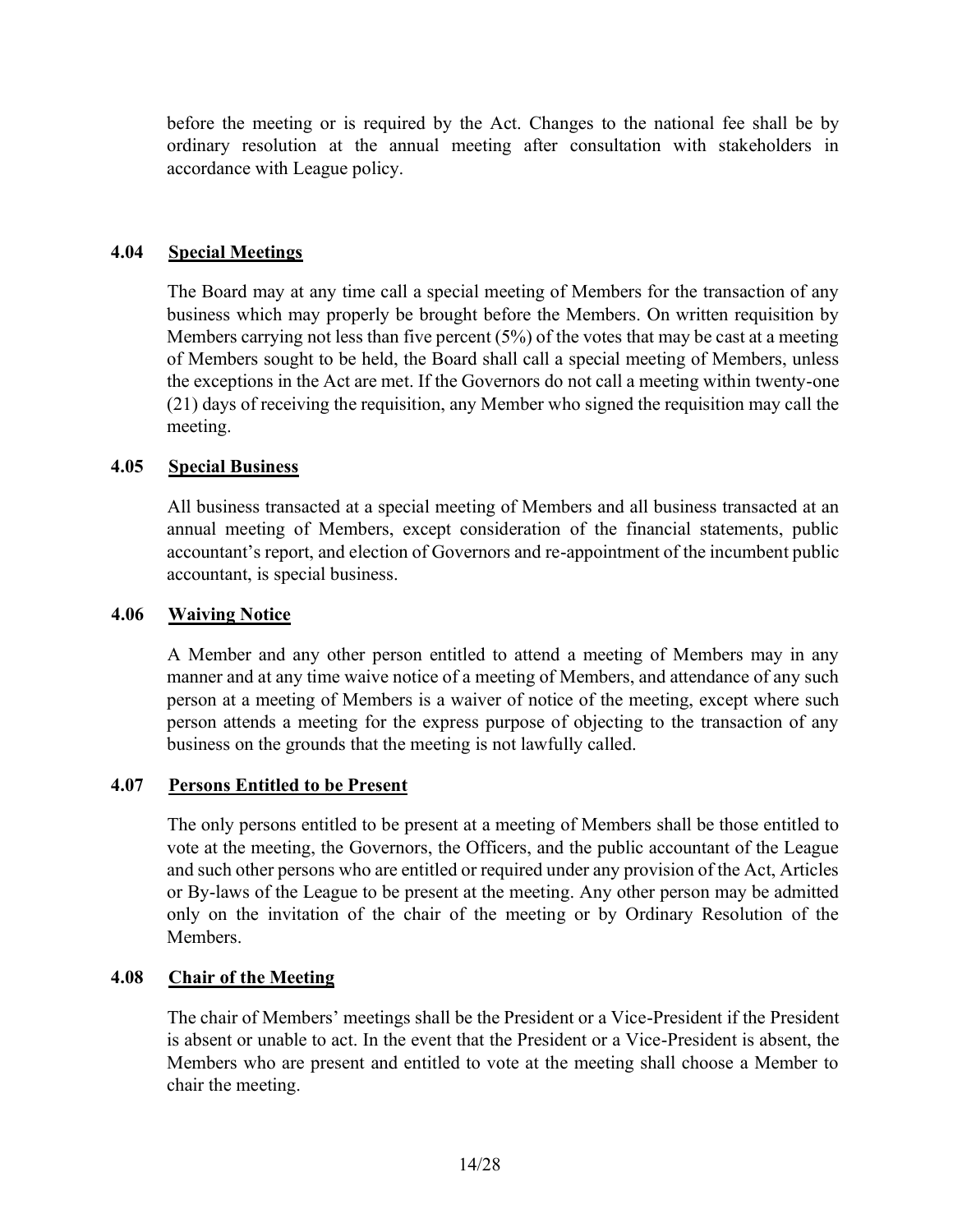## <span id="page-14-0"></span>**4.09 Parliamentarian**

For any general or special meeting of the Members when voting will take place or when it is deemed appropriate, the President shall recommend a Member to act as the Parliamentarian. The recommendation shall be approved by the Members at the beginning of a meeting. The duties of the Parliamentarian shall include but are not limited to:

- (a) confirmation of a quorum present;
- (b) determination of the number of Members present;
- (c) confirmation of the voting status for Members in attendance;
- (d) receiving and authorizing proxies held;
- (e) ensuring the agenda is adhered to;
- (f) preserving order and decorum and advising the chair on questions of order; and
- (g) if requested assist the chair in determining the sense of the meeting in either a voice or counted vote.

#### <span id="page-14-1"></span>**4.10 Rules of Order**

Any questions of procedures at or for any meetings of the Members, which have not been provided for in this By-law or by the Acts, or by such other policy of the Board as in place from time to time, shall be determined by the chairperson of the meeting in accordance with the most current edition of *Bourinot's Rules of Order*.

## <span id="page-14-2"></span>**4.11 Quorum**

Subject to the Act, a quorum at any meeting of the Members shall be 20 Members. If a quorum is present at the opening of a meeting of Members, the Members present may proceed with the business of the meeting even if a quorum is not present throughout the meeting. For the purpose of determining quorum, a Member may be present in person, or by telephonic and/or by other electronic means.

#### <span id="page-14-3"></span>**4.12 Meetings Held by Electronic Means**

A Members meeting may be held by telephonic or electronic means in accordance with the Act as follows:

(a) Any person entitled to attend a meeting of Members may participate in the meeting by means of such telephonic, electronic or other communication facility that permits all participants to communicate adequately with each other during the meeting, if the League makes available such a communication facility and the meeting complies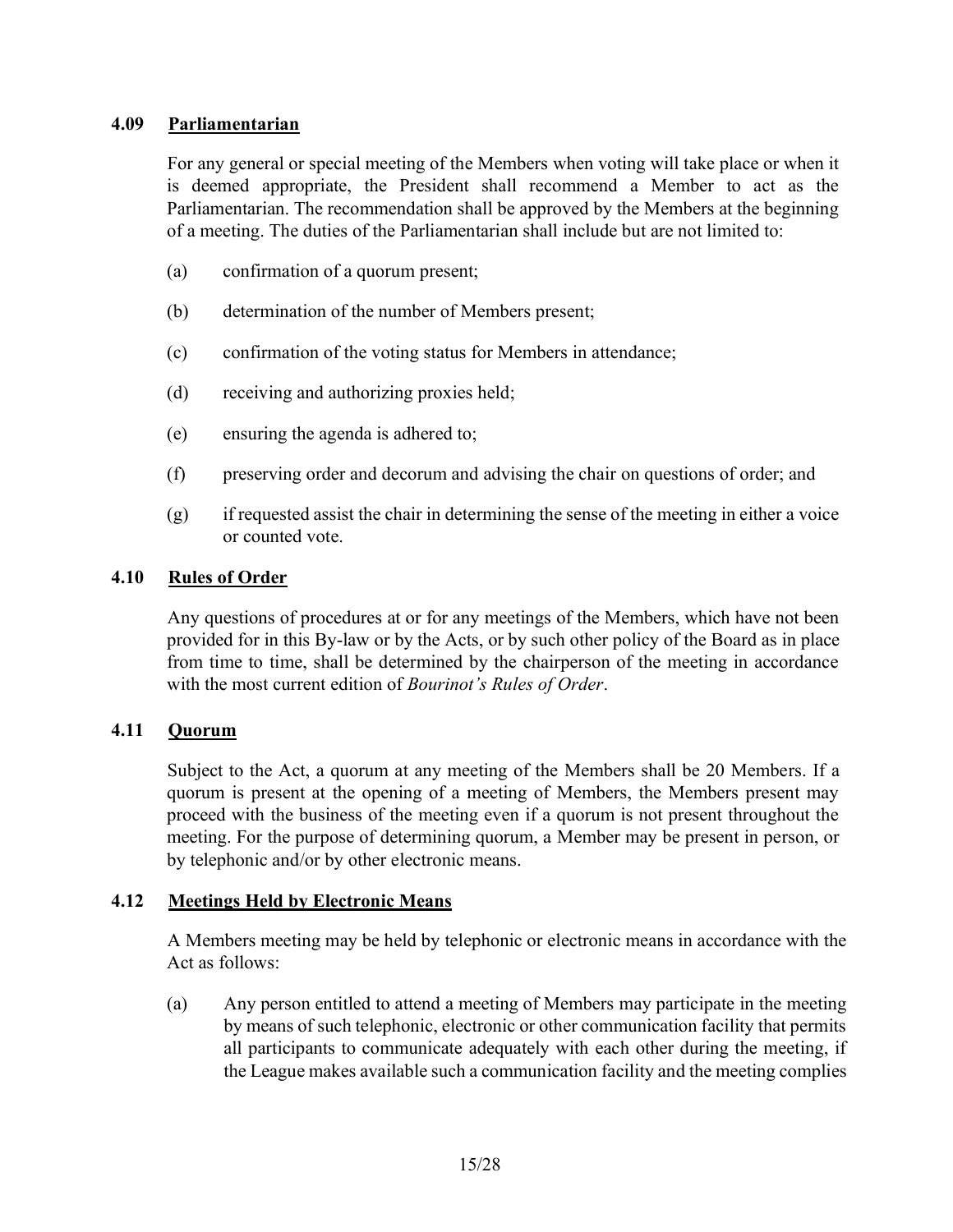with the requirements in the Act and the Regulations. A person participating in a meeting by such means is deemed to be present at the meeting.

- (b) Notwithstanding clause (a), if the Governors or Members of the League call a meeting of Members, those Governors or Members, as the case may be, may determine that the meeting be held, in accordance with the Act and the Regulations, entirely by means of a telephonic, electronic or other communication facility that permits all participants to communicate adequately with each other during the meeting.
- (c) Any person participating in a meeting of Members by means of a telephonic, electronic or other communication facility and entitled to vote at such meeting, may vote using the communication facility that the League has made available for that purpose. When a vote is to be taken at a meeting of Members, the voting may be carried out by means of a telephonic, electronic or other communication facility only if that facility enables the votes to be gathered in a manner that permits their subsequent verification; and permits the tallied votes to be presented to the League without it being possible for the League to identify how each Member voted.

## <span id="page-15-0"></span>**4.13 Absentee Voting by Proxy**

Every Member entitled to vote at a meeting of Members may appoint a proxy holder, or one or more alternate proxy holders, who need not be Members, to attend and act at the meeting in the manner and to the extent authorized by the proxy and with the authority conferred by it subject to the following:

- (a) a proxy is valid only at the meeting in respect of which it is given or at a continuation of the meeting after an adjournment;
- (b) a proxy holder may carry only one proxy in addition to his own vote;
- (c) a Member may revoke a proxy by depositing an instrument in writing executed by the Member in accordance with the Regulations;
- (d) a proxy holder or an alternate proxy holder has the same rights as the Member by whom they were appointed, including the right to speak at a meeting of Members in respect of any matter, to vote by way of ballot at the meeting, to demand a ballot at the meeting and, except where a proxy holder or alternate proxy holder has conflicting instructions from more than one Member, to vote at the meeting by way of a show of hands;
- (e) a proxy shall be in writing, executed by the Member or such Member's attorney and shall conform with the requirements of the Regulations; and
- (f) votes by proxy shall be collected, counted and reported in such manner as the chair of the meeting directs.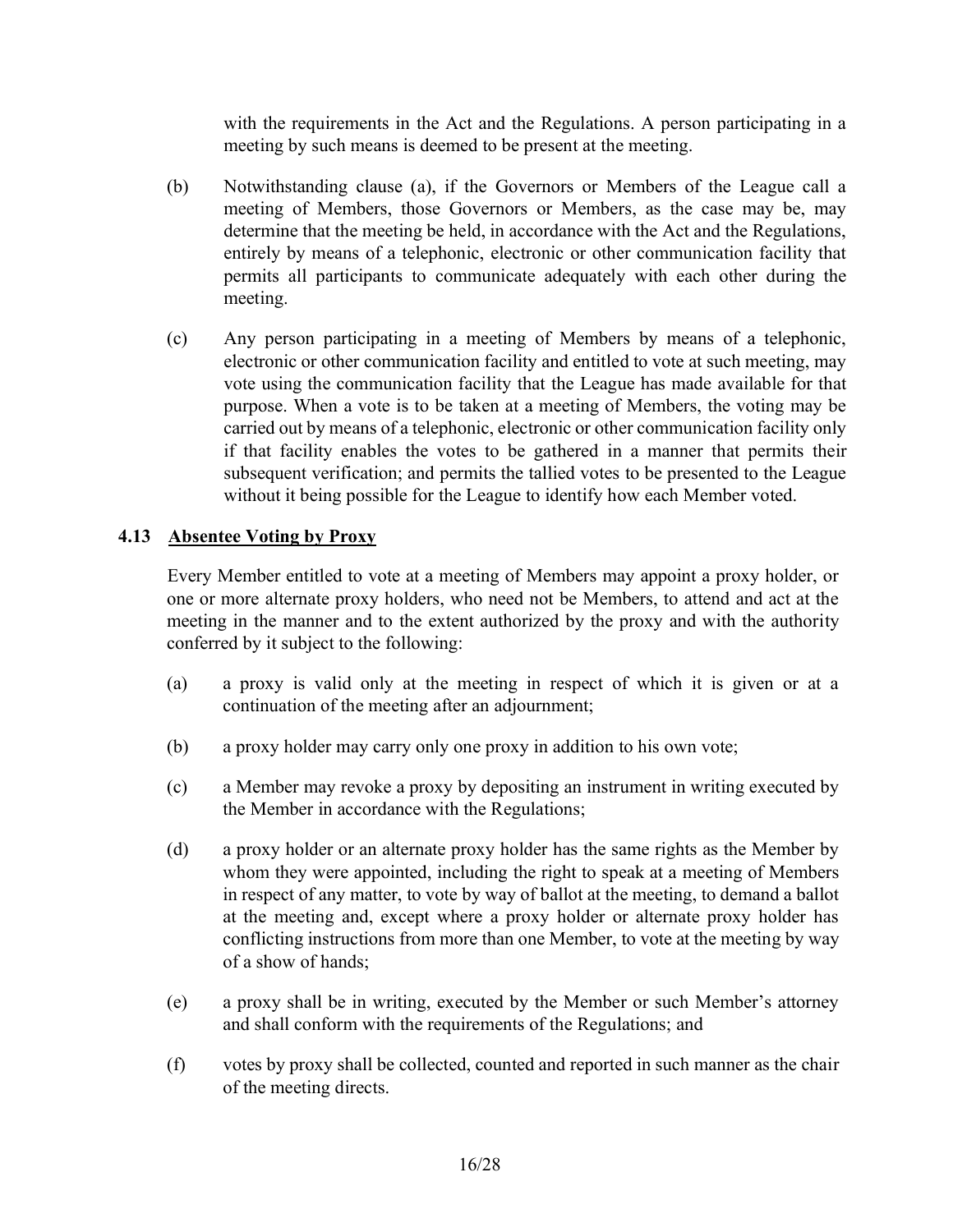## <span id="page-16-0"></span>**4.14 Votes to Govern**

At any meetings of the Members, every question shall, unless otherwise provided by the Articles or By-laws or by the Act, be determined by Ordinary Resolution. Except in the case of an equality of votes, the chair of the meeting shall not be permitted to vote.

## <span id="page-16-1"></span>**4.15 Proposals at Annual Meetings**

Subject to compliance with section 163 of the Act, a Member entitled to vote at an annual meeting may submit to the League notice of any matter that the Member proposes to raise at the annual meeting (a "Proposal"). Any such Proposal may include nominations for the election of Governors if the Proposal is signed by not less than five per cent (5%) of the Members entitled to vote at the meeting. Subject to the Act, the League shall include the Proposal in the notice of meeting and if so requested by the Member, shall also include a statement by the Member in support of the Proposal and the name and address of the Member. The Member who submitted the Proposal shall pay the cost of including the Proposal and any statement in the notice of meeting at which the Proposal is to be presented unless otherwise provided by Ordinary Resolution of the Members present at the meeting.

## <span id="page-16-2"></span>**4.16 Resolution in Lieu of Meeting**

A resolution in writing and signed by all the Members entitled to vote on that resolution at a meeting of Members is as valid as if it had been passed at a meeting of the Members, unless a written statement is submitted to the League by a Governor or by the public accountant in relation to their resignation, removal or replacement. A copy of every resolution of the Members shall be kept with the minutes of meetings of Members.

## <span id="page-16-3"></span>**4.17 Adjournment**

The chair of any meeting of Members may with the consent of the meeting adjourn the same from time to time to a fixed time and place and no notice of such adjournment need be given to the Members provided that the meeting of Members is adjourned for less than thirty-one (31) days. If a meeting of Members is adjourned by one or more adjournments for an aggregate number of days that is more than thirty (30) days, notice of the adjourned meeting shall be in the manner as if it is an original meeting. Any business may be brought before or dealt with at any adjourned meeting which might have been brought before or dealt with at the original meeting in accordance with the notice calling the same.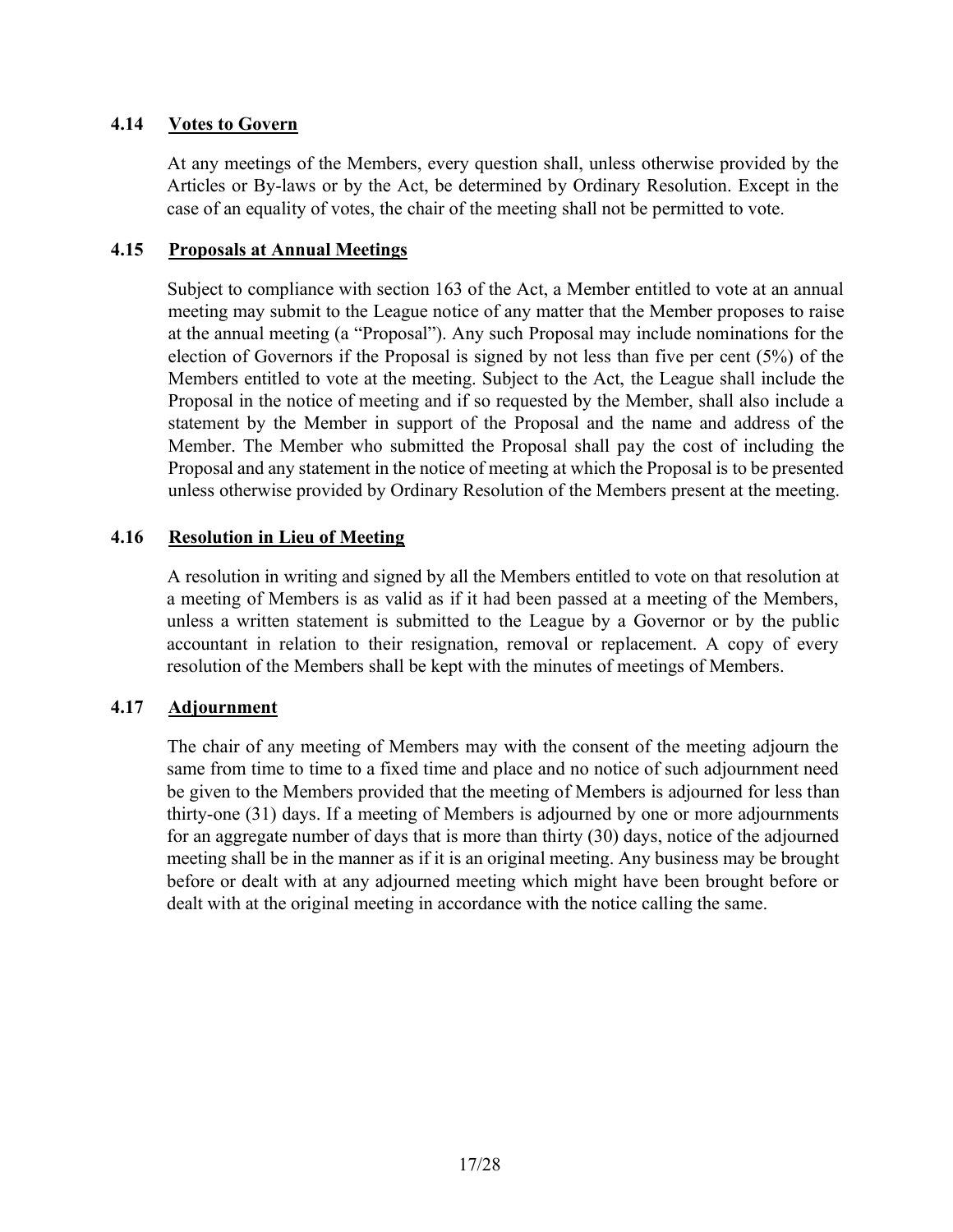## **SECTION V - GOVERNORS**

#### <span id="page-17-1"></span><span id="page-17-0"></span>**5.01 Powers**

Subject to the Act and the Articles, the Board shall manage or supervise the management of the activities and affairs of the League.

#### <span id="page-17-2"></span>**5.02 Number of Governors**

The Board shall consist of the number of Governors between the minimum and maximum number of Governors specified in the Articles. The precise number of Governors on the Board shall be determined by resolution of the Board on a yearly basis. At least two of the Governors shall not be Officers or employees of the League or its affiliates.

#### <span id="page-17-3"></span>**5.03 Qualifications**

Each Governor shall be an individual who is not less than 18 years of age. Each Governor shall be a Member of the League. No person who has been found by a court in Canada or elsewhere to be mentally incompetent, who has the status of a bankrupt, or who is an "ineligible individual", as defined in the *Income Tax Act*, shall be a Governor.

#### <span id="page-17-4"></span>**5.04 Election of Governors and Term**

- (a) Subject to the Articles, Governors shall be elected by the Members by Ordinary Resolution at an annual meeting of Members at which an election of Governors is required.
- (b) The terms of office of Governors shall be one (1) year or as determined by Ordinary Resolution of the Members.
- (c) If Governors are not elected at a meeting of Members, the incumbent Governors shall continue in office until their successors are elected.
- (d) Governors shall be eligible for re-election without limitation.

#### <span id="page-17-5"></span>**5.05 Appointment of Governors**

Pursuant to the Articles, following the conclusion of the annual general meeting of Members each year, the Board may appoint Governors (the "appointed Governors") to hold office for a term expiring not later than the close of the next annual meeting of Members, one of which shall be the Immediate Past President. The number of appointed Governors shall not exceed one-third (1/3) of the number of Governors elected by the Members at the previous annual meeting of Members.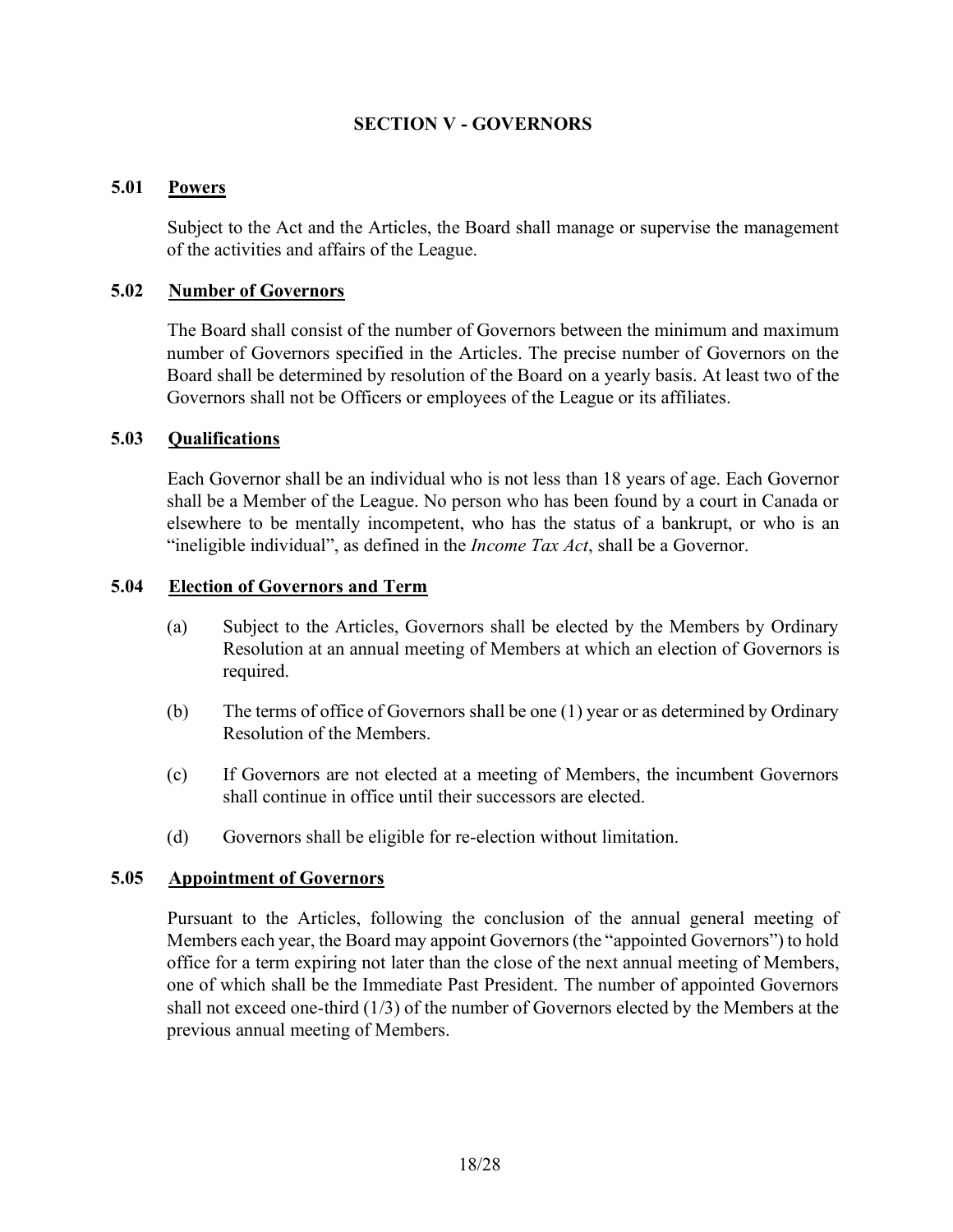## <span id="page-18-0"></span>**5.06 Ceasing to Hold Office**

A Governor ceases to hold office when the Governor dies, resigns, is removed from office by the Members in accordance with section 5.09, or no longer fulfils all of the qualifications to be a Governor set out in section 5.04, as determined in the sole discretion of the Board.

#### <span id="page-18-1"></span>**5.07 Resignation**

A resignation of a Governor becomes effective at the time a written resignation is sent to the League or at the time specified in the resignation, whichever is later.

#### <span id="page-18-2"></span>**5.08 Removal**

The Members may, by Ordinary Resolution, passed at a meeting of Members, remove any Governor from office before the expiration of the Governor's term and may elect a qualified individual to fill the resulting vacancy for the remainder of the term of the Governor so removed, failing which, such vacancy may be filled by the Board.

#### <span id="page-18-3"></span>**5.09 Filling Vacancies**

In accordance with and subject to the Act and the Articles, a quorum of the Board may fill a vacancy in the Board, except a vacancy resulting from an increase in the number or the minimum or maximum number of Governors, or from a failure of the Members to elect the number of Governors required to be elected at any meeting of Members. If there is not a quorum of the Board, or if the vacancy has arisen from a failure of the Members to elect the number of Governors required to be elected at any meeting of Members, the Board shall forthwith call a special meeting of Members to fill the vacancy. If the Board fails to call such meeting or if there are no Governors then in office, any Member may call the meeting. A Governor appointed or elected to fill a vacancy holds office for the unexpired term of their predecessor.

## <span id="page-18-4"></span>**5.10 Delegation**

Subject to the Act, the Board may appoint from their number a managing Governor or a committee of Governors (which may be referred to as an executive committee) and delegate to the managing Governor or committee any of the powers of the Board, except those which may not be delegated by the Board pursuant to subsection 138(2) of the Act. Unless otherwise determined by the Board, such a committee shall have the power to fix its quorum at not less than a majority of its Members, to elect its chair and to otherwise regulate its procedure.

## <span id="page-18-6"></span><span id="page-18-5"></span>**5.11 Conflict of Interest**

All members and affiliates are required to act in the best interest of the League, and to subordinate their personal interests while acting in the best interests of the League. Members and affiliates will avoid conflict of duties between the duties they owe to the League and to other organizations.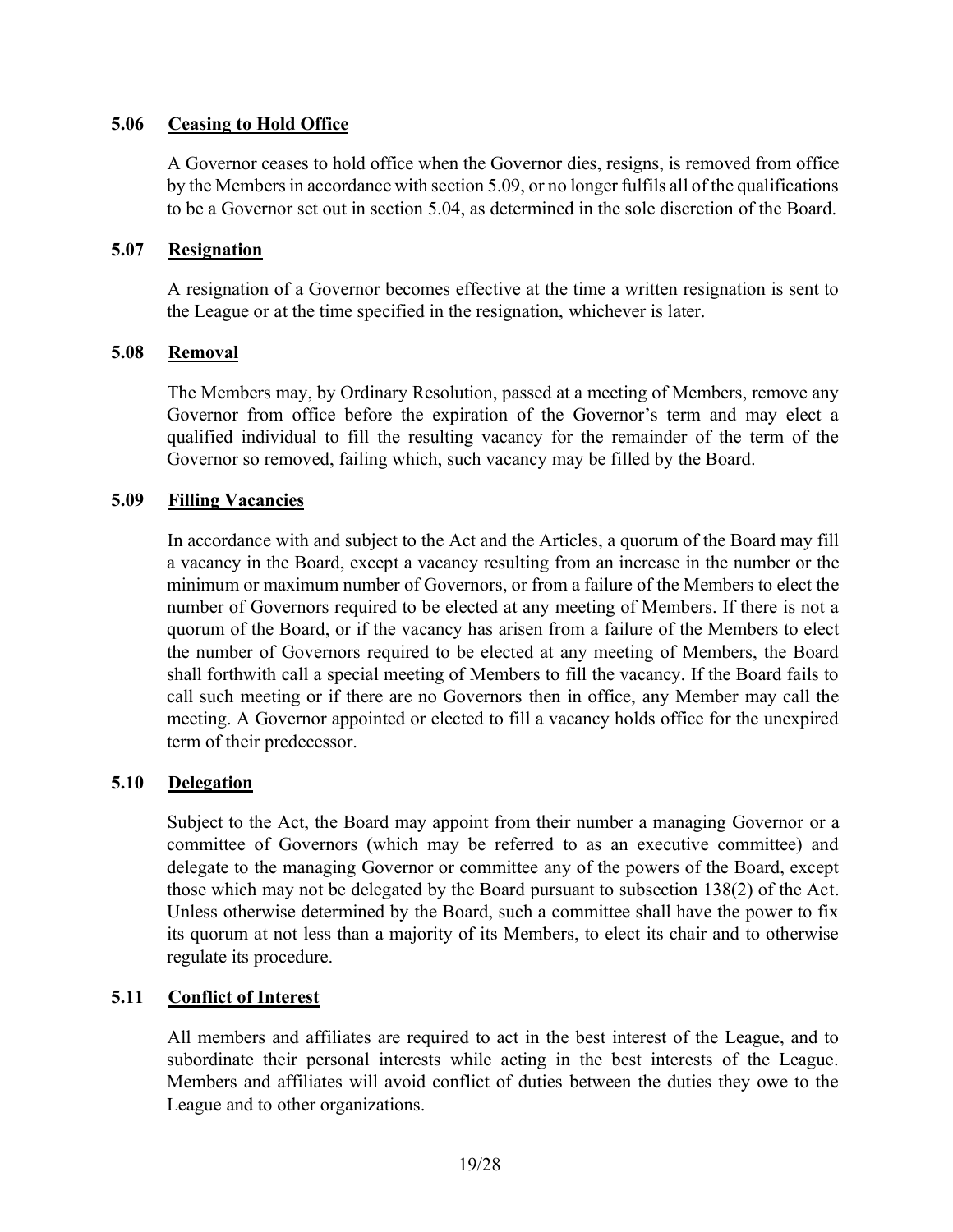## **5.12 Confidentiality**

Every Governor, Officer, committee member, employee and volunteer, shall respect the confidentiality of matters brought before the Board or before any committee of the Board. Employees and volunteers shall also keep confidential matters that come to their attention as part of their employment or volunteer activities.

## <span id="page-19-0"></span>**5.13 Indemnification**

The League shall provide present or former Governors or Officers with the indemnification described in section 151 of the Act.

## <span id="page-19-1"></span>**5.14 Remuneration of Governors and Compensation for Expenses**

<span id="page-19-2"></span>As required by the Articles, Governors shall serve without remuneration, and no Governor shall directly or indirectly receive any profit from his or her position as such, provided that a Governor may be reimbursed for reasonable expenses incurred in performing his or her duties.

## **SECTION VI - MEETINGS OF GOVERNORS**

## <span id="page-19-4"></span><span id="page-19-3"></span>**6.01 Calling of Meetings**

Meetings of the Board may be called by the President, the First Vice-President, any two (2) Governors at any time. There shall be a semi-annual meeting of the Board, National Committee Chairs, PTC Chairs and additional members as required and invited by the President.

## **6.02 Place of Meetings**

Meetings of the Board may be held at the registered office of the League or at any other place within Canada, as the Board may determine.

## <span id="page-19-5"></span>**6.03 Notice of Meeting**

Notice of the time and place for the holding of a meeting of the Board shall be given in the manner provided in section 6.01 of this By-law to every Governor of the League not less than 48 hours before the time when the meeting is to be held. Notice of a meeting shall not be necessary if all of the Governors are present, and none objects to the holding of the meeting, or if those absent have waived notice of or have otherwise signified their consent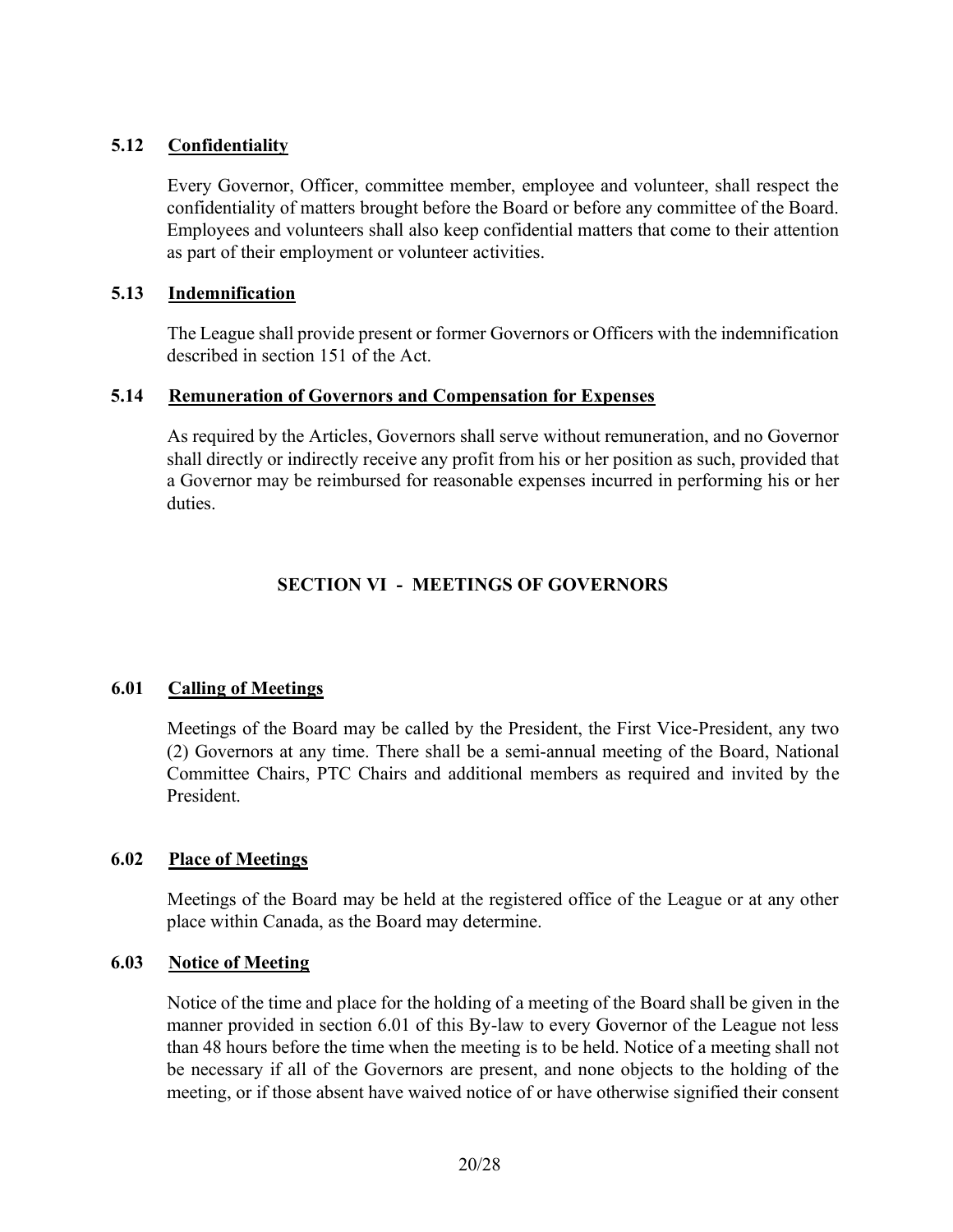to the holding of such meeting. Notice of an adjourned meeting is not required if the time and place of the adjourned meeting is announced at the original meeting. Unless the Bylaw otherwise provides, no notice of meeting need specify the purpose or the business to be transacted at the meeting except that a notice of meeting of Governors shall specify any matter referred to in subsection 138(2) of the Act that is to be dealt with at the meeting.

## <span id="page-20-0"></span>**6.04 Regular Meetings**

The Board may appoint a day or days in any month or months for regular meetings of the Board at a place and hour to be named. A copy of any resolution of the Board fixing the place and time of such regular meetings of the Board shall be sent to each Governor forthwith after being passed, but no other notice shall be required for any such regular meeting except if notice is required to be given because a matter referred to in subsection 138(2) of the Act, is to be dealt with at the meetings.

## <span id="page-20-1"></span>**6.05 Participation at Meeting by Telephone or Electronic Means**

If all of the Governors consent, a Governor may, in accordance with the Regulations, participate in a Board meeting, by means of a telephonic, electronic or other communications facility that permits all participants to communicate adequately with each other during the meeting. A Governor participating in the meeting by such means shall be deemed for the purposes of the Act to have been present at that meeting. A consent pursuant to this section may be given before or after the meeting to which it relates and may be given with respect to all meetings of the Board and committees of the Board.

## <span id="page-20-2"></span>**6.06 Quorum**

A majority of the number of Governors specified in the Articles constitutes a quorum at any meeting of the Board, provided that where there is a minimum and maximum number of Governors specified in the Articles, a quorum shall be a majority of the number of Governors determined in accordance with section 5.02. For the purpose of determining quorum, a Governor may be present in person, or, if authorized under this By-law, by teleconference and/or by other electronic means.

## <span id="page-20-3"></span>**6.07 Votes to Govern**

Each Governor may exercise one (1) vote. At all meetings of the Board, every question shall be decided by a majority of the votes cast on the question. In case of an equality of votes, the chair of the meeting in addition to an original vote shall have a second or casting vote.

#### <span id="page-20-4"></span>**6.08 Resolutions in Writing**

A resolution in writing, signed by all the Governors entitled to vote on that resolution at a Board meeting, shall be as valid as if it had been passed at a Board meeting. A copy of every such resolution in writing shall be kept with the minutes of the proceedings of the Board or committee of Governors.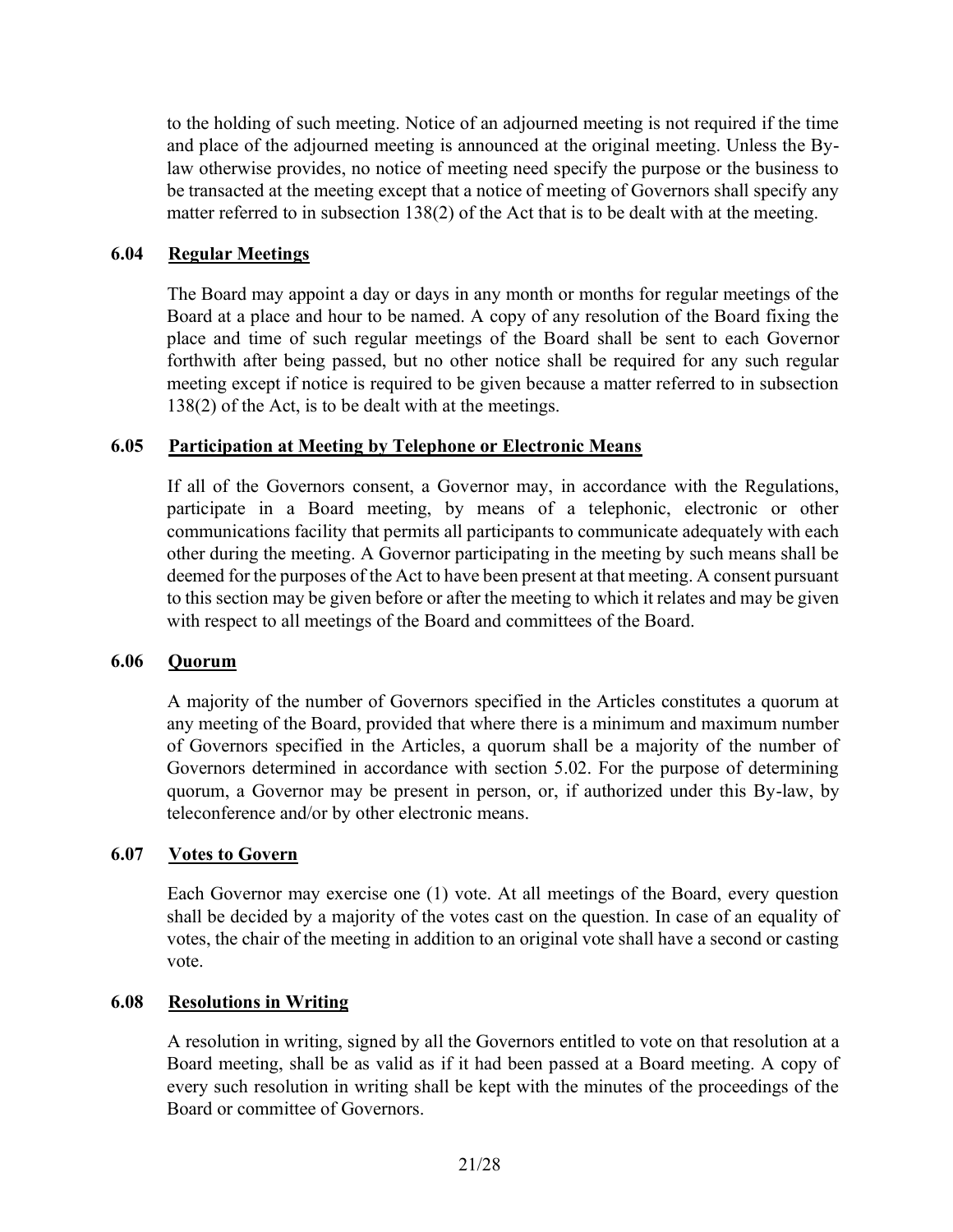## **SECTION VII OFFICERS**

## <span id="page-21-1"></span><span id="page-21-0"></span>**7.01 Appointment**

The Board may designate the offices of the League, appoint Officers, specify their duties and, subject to the Act, delegate to such Officers the power to manage the affairs of the League. A Governor may be appointed to any office of the League. An Officer may, but need not be, a Governor unless this By-law otherwise provides. Two or more offices may be held by the same person.

#### <span id="page-21-2"></span>**7.02 Description of Offices**

Unless otherwise specified by the Board (which may, subject to the Act, modify, restrict or supplement such duties and powers), the offices of the League, if designated and if Officers are appointed thereto, shall have the following duties and powers associated therewith, as well as such other duties and powers as the Board may specify from time to time:

- (a) **President** The President, when present, shall usually chair all meetings of the League, Board, and Executive Committee, and, with the Executive and the Board, generally oversee and supervise the governance of the League. This includes the signing of By-laws, Ordinary and Special Resolutions, Memoranda of agreement, understanding or cooperation, and other such documents requiring the League's signature and seal. It also includes such other duties as may from time to time be prescribed by resolution of the membership, Board, or the Executive Committee, that are incidental to this office.
- (b) **Immediate Past President** The Immediate Past President shall be a voting member of the Board and the Executive Committee.
- (c) **First Vice-President** The First Vice-President shall, in the absence of the President, chair meetings of the Corporation, Board, and Executive Committee, and otherwise exercise all the powers and duties of the President.
- (d) **Other Vice-Presidents** The other three Vice-Presidents will be appointed to Standing and *Ad Hoc* Committees or other duties by the President
- (e) **Treasurer** One of the Other Vice-Presidents shall be appointed as the Chair of the National Finance Committee, Chief Financial Officer and the Treasurer. The Treasurer shall be responsible to ensure that the maintenance of proper accounting records is in compliance with the Act as well as are the deposits of money, the safekeeping of securities and the disbursement of funds of the League. Whenever required, the Treasurer shall render to the Board an account of all such person's transactions as Treasurer and of the financial position of the League.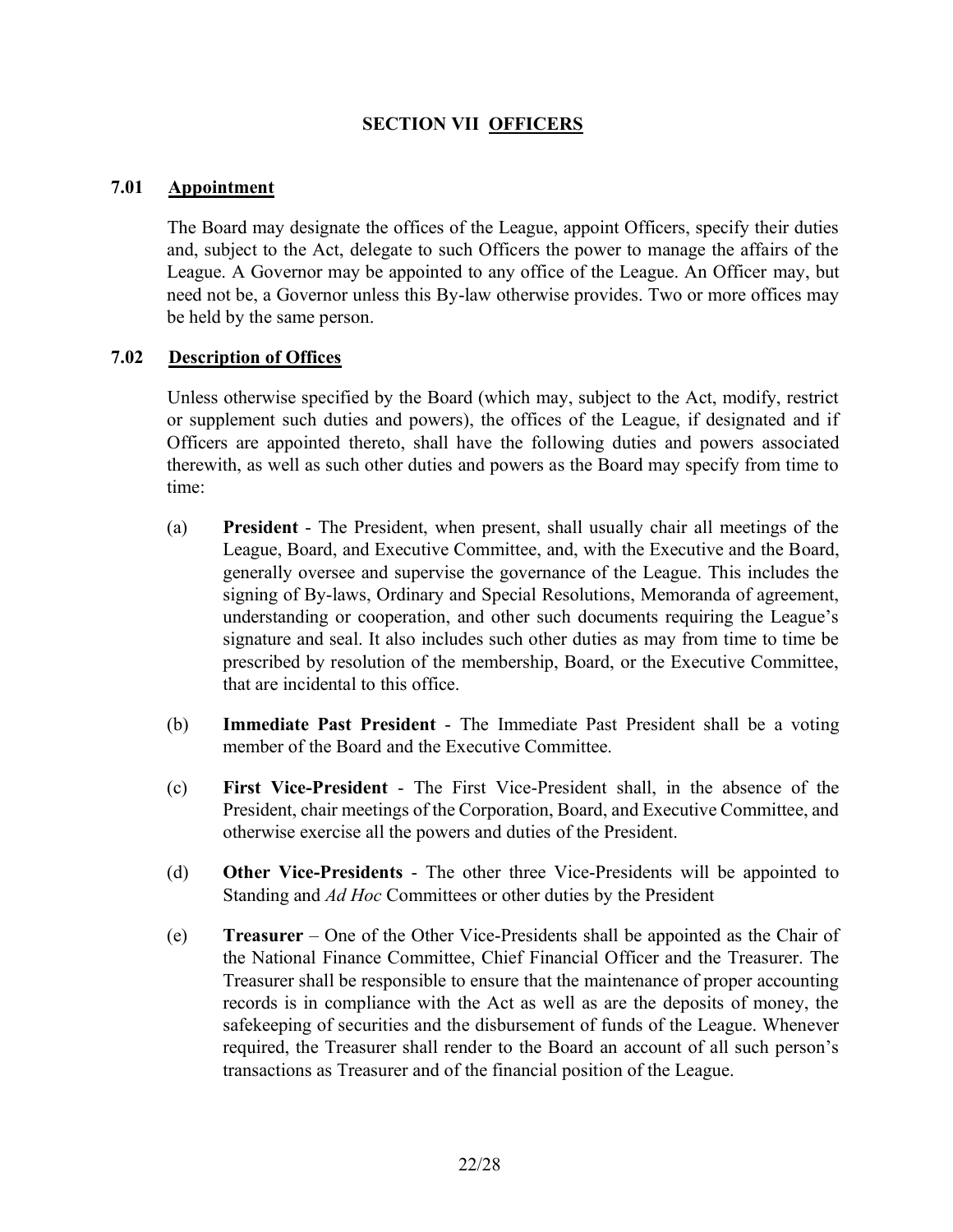- (f) **Executive Director**  The Executive Director, if one is appointed, shall supervise the day to day operations, finances and administration of the League. The Board may delegate to the Executive Director the power to manage and direct the business and affairs of the League and to employ and discharge agents and employees of the League. The Executive Director shall conform to all lawful orders given by the Board of Governors of the league and shall at all reasonable times give to the Board all information it may require regarding the affairs of the League. It shall be the duty of the Executive Director to serve as the Secretary and to ensure that complete League Legal and business records are kept, maintained and secured in all utilized forms, including those of the annual and special meetings of the Members, Board, and Executive Committee meetings. The Executive Director shall ensure that:
	- (i) Meeting notices are sent to the members; records are kept of all meetings of the members, the Board and the Executive Committee;
	- (ii) Minutes, Records of Proceedings and Records of Decisions are approved at the next meeting and distributed; and
	- (iii) Such other duties as may from time to time be required or assigned by resolution of the Board or direction of the Executive Committee are fulfilled.

The duties of all other Officers of the League shall be such as the terms of their engagement call for or the Board or the Chair requires of them. The Board may from time to time and subject to the Act, vary, add to or limit the powers and duties of any Officer.

## <span id="page-22-0"></span>**7.03 Term of Office**

Officers shall hold their position for a period of one (1) year, renewable upon ascending with the senior Vice-President becoming the First Vice-President and the First VicePresident becoming the President, all assuming being voted in. The Treasurer will normally serve for multi years as long as a Vice-President. The Executive Director is employed on a continuous basis at the discretion of the Executive Committee, but as a paid employee he/she cannot be terminated without taking into account any statutory and common law rights owed to him/her under employment law. In those cases where an Officer is appointed by the Board to fill a vacancy during the year the appointment shall be valid until the first meeting of the Board immediately following the annual general meeting.

## <span id="page-22-1"></span>**7.04 Vacancy in Office**

In the absence of a written agreement to the contrary, the Board may remove, whether for cause or without cause, any Officer of the League. Unless so removed, an Officer shall hold office until the earlier of:

- (a) the Officer's successor being appointed;
- (b) the Officer's resignation;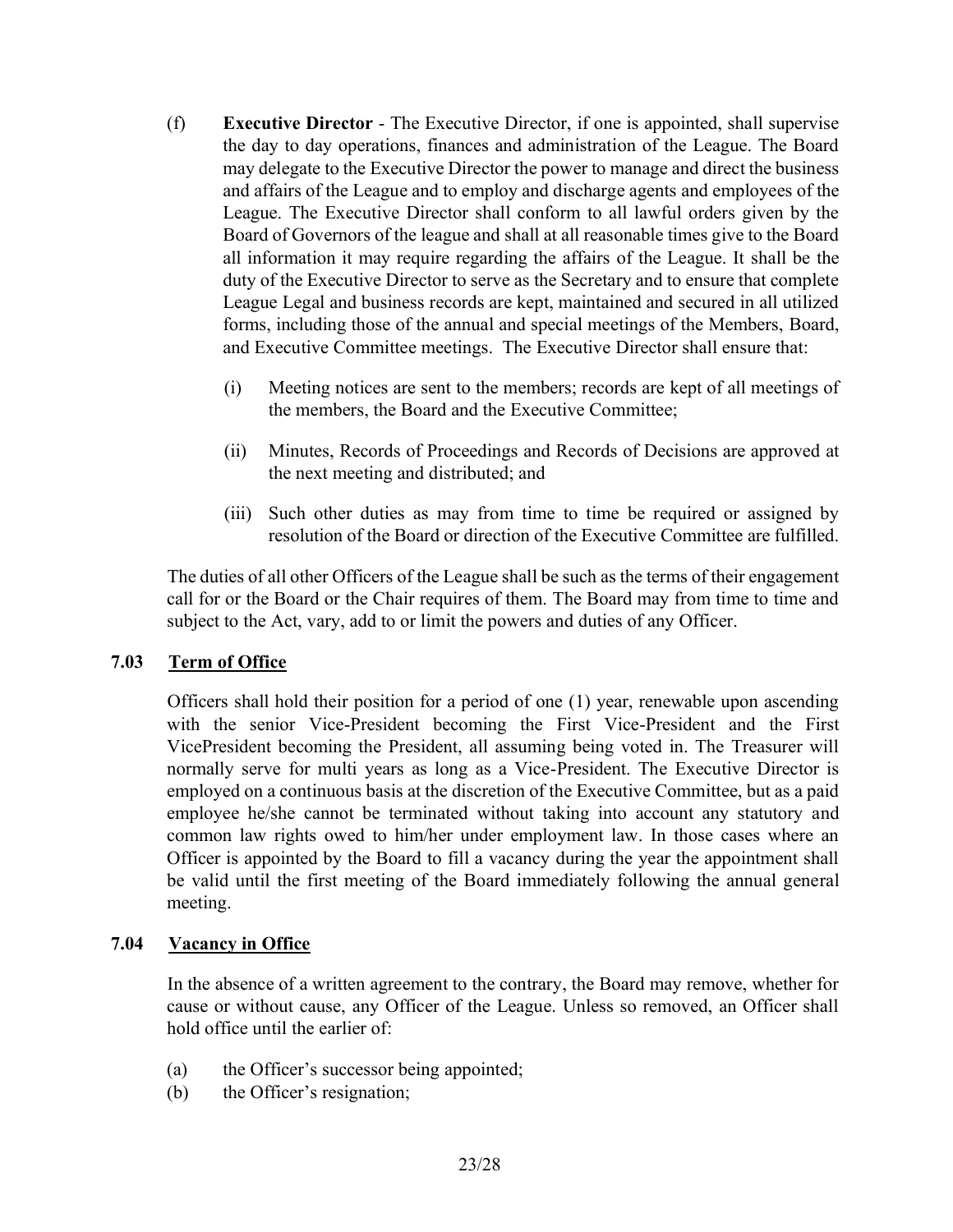- (c) such Officer ceasing to be a Governor (if a necessary qualification of this appointment); or
- (d) such Officer's death.

If the office of any Officer of the League shall be or become vacant, the Board may appoint a person to fill such vacancy.

## **SECTION VIII - COMMITTEES**

## <span id="page-23-1"></span><span id="page-23-0"></span>**8.01 Advisory Council and Nominating Committee**

- **(a) Advisory Council –** The Advisory Council, consisting of Past Presidents, shall be a permanent Standing Committee with Terms of Reference approved by the membership through an Operating Policy.
- **(b) Nominating Committee -** By Ordinary Resolution, the Board shall mandate annually the existence of a Nominating Committee within the Advisory Council or otherwise. If within the Advisory Council, the composition of the Nominating Committee shall be determined in the discretion of the Advisory Council. If not within the Advisory Council, the Board may by Operating Policies set out its composition. The Nominating Committee is advisory in its capacity and its terms of reference shall be established by the Board through Operating Policy. The Nominating Committee shall coordinate the nomination process for Governors and the Executive Committee to be proposed at the annual general meeting of Members.

## <span id="page-23-2"></span>**8.02 Executive Committee**

The Executive Committee shall be composed of the Officers of the League, including the President, the Vice-Presidents (one of whom is the treasurer), the Immediate Past President, and the Executive Director. Members nominated to the Executive Committee must have served as a Governor for not less than one full year within the last five (5) years The Executive Committee is responsible for carrying out any duties the Board may delegate to it, except those powers which may not be delegated by the Board pursuant to subsection 138(2) of the Act. Unless otherwise determined by the Board, such a committee shall have the power to fix its quorum at not less than a majority of its members and to otherwise regulate its procedure.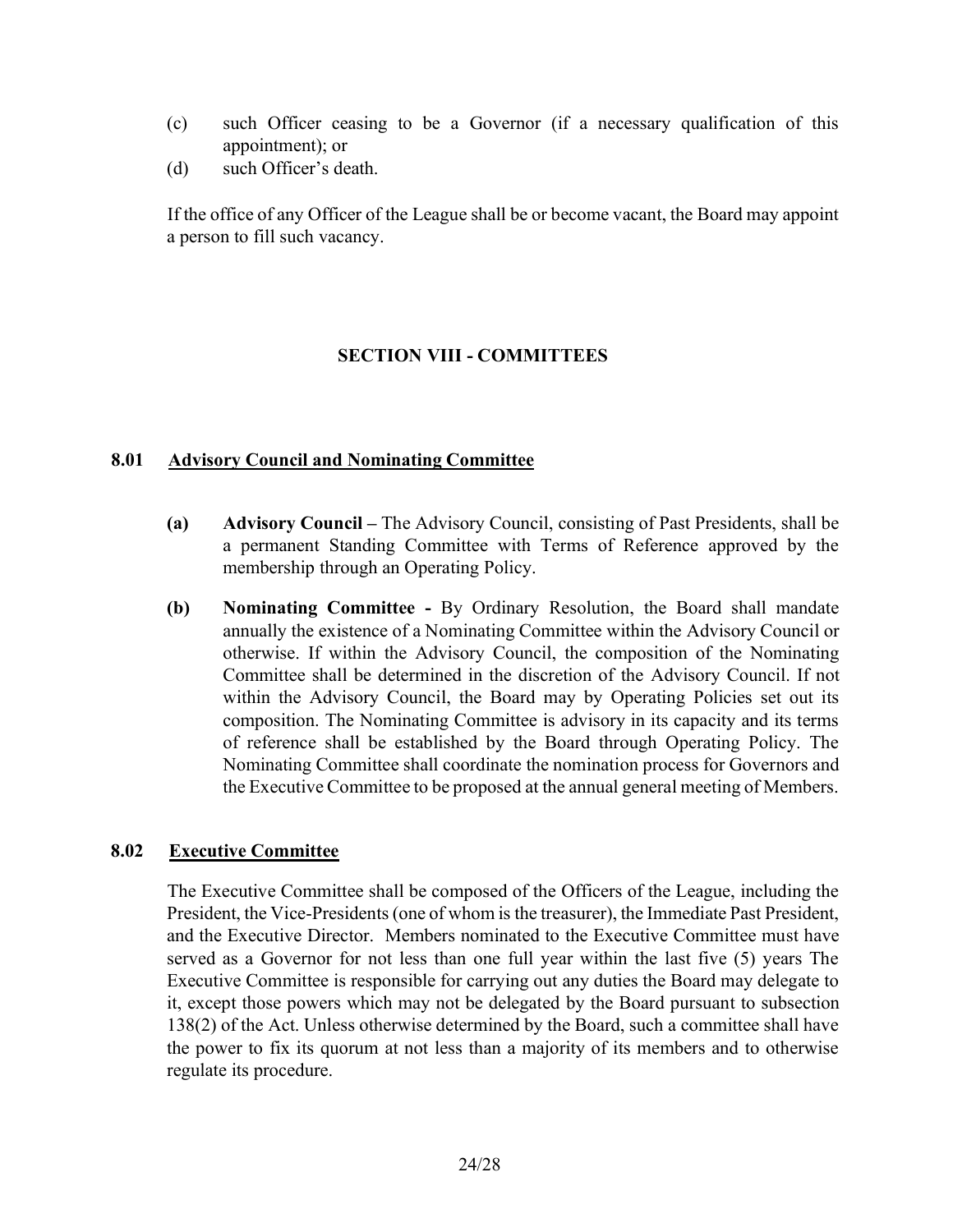#### <span id="page-24-0"></span>**8.03 Audit Committee**

The Audit Committee, if appointed, shall be composed of no less than three (3) Governors, a majority of whom are not officers or employees of the League of its affiliates. The Treasurer of the League cannot be the Chair of the Audit Committee. The committee Chair should have a working knowledge of audit practices.

- (a) The Audit Committee shall review the financial statements of the League before they are approved under section 178.
- (b) The League shall send the public accountant notice of the time and place of any meeting of the Audit Committee if applicable. The public accountant is entitled to attend the meeting at the expense of the League and be heard, and shall attend every meeting of the committee if requested to do so by one of its members.
- (c) The public accountant or a member of the audit committee may call a meeting of the committee.

## <span id="page-24-1"></span>**8.04 Other Committees**

<span id="page-24-2"></span>The Board may from time to time appoint any committee or other advisory body, as it deems necessary or appropriate for such purposes and, subject to the Act, with such powers as the Board shall see fit. Any committee member may be removed by the Board. Unless otherwise determined by the Board, a committee shall have the power to fix its quorum at not less than a majority of its members, to elect its chairperson and to otherwise regulate its procedure.

## **SECTION IX - NOTICES**

## <span id="page-24-3"></span>**9.01 Method of Giving Notices**

Subject to sections 4.01 and 6.03, any notice to be given (which term includes sent, delivered or served) pursuant to the Act, the Articles, the By-laws or otherwise to a Member, Governor, Officer, member of a committee of the Board, or the public accountant shall be sufficiently given:

(a) if delivered personally to the person to whom it is to be given or if delivered to such person's address as shown in the records of the League or in the case of notice to a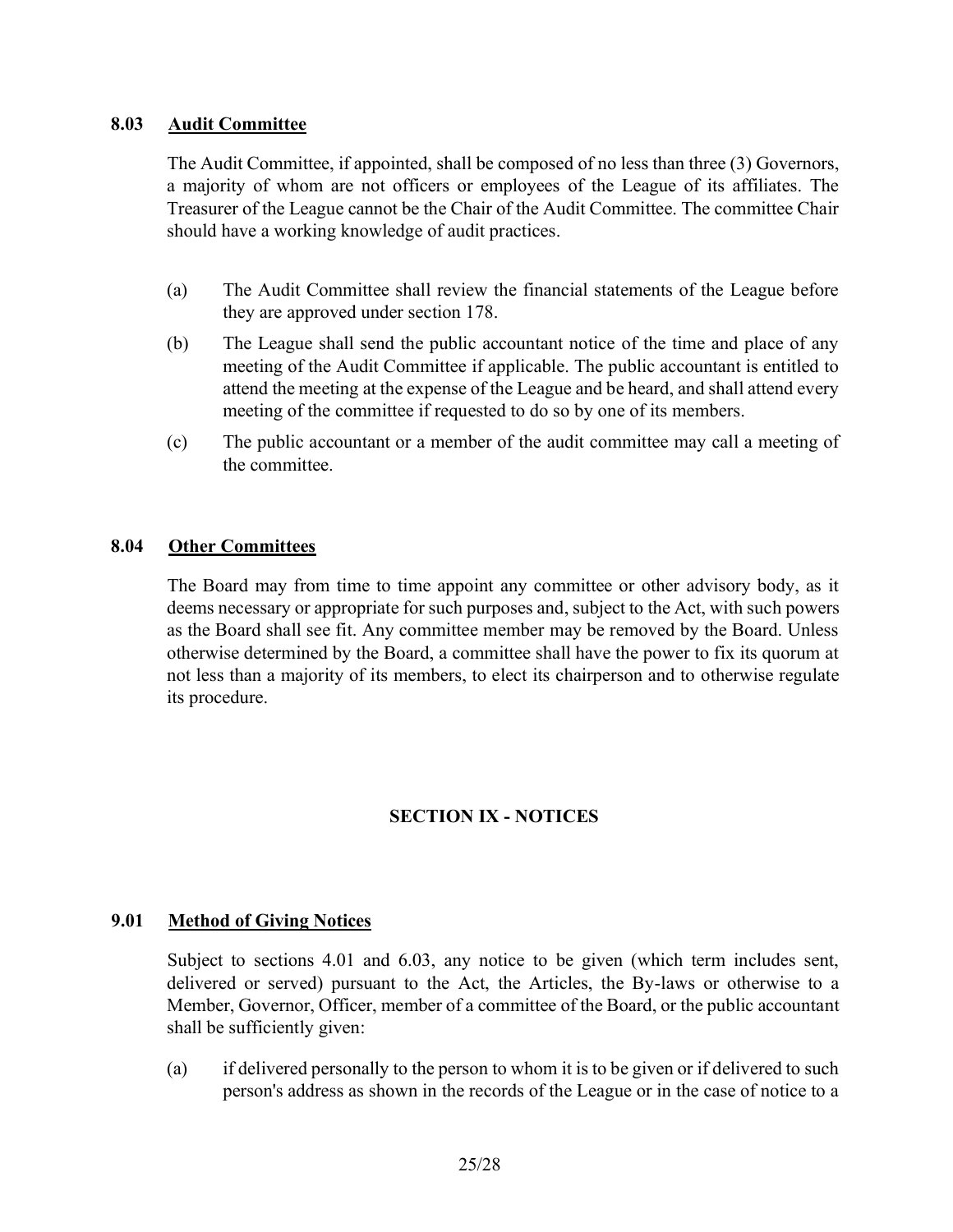Governor to the latest address as shown in the last notice that was filed by the League in accordance with the Act and received by Corporations Canada; or

- (b) if mailed to such person at such person's recorded address by prepaid ordinary or air mail; or
- (c) if sent to such person by telephonic, electronic or other communication facility at such person's recorded address for that purpose; or
- (d) if provided in the form of an electronic document in accordance with the Act.

A notice so delivered shall be deemed to have been given when it is delivered personally or to the recorded address as aforesaid; a notice so mailed shall be deemed to have been given when deposited in a post office or public letter box; and a notice so sent by any means of transmitted or recorded communication shall be deemed to have been given when dispatched or delivered to the appropriate communication company or agency or its representative for dispatch. The Secretary may change or cause to be changed the recorded address of any Member, Governor, Officer, public accountant, or member of a committee of the Board in accordance with any information believed by the Secretary to be reliable. The declaration by the Secretary that notice has been given pursuant to this By-law shall be sufficient and conclusive evidence of the giving of such notice. The signature of any Governor or Officer of the League to any notice or other document to be given by the League may be written, stamped, type-written or printed or partly written, stamped, typewritten or printed.

## <span id="page-25-0"></span>**9.02 Computation of Time**

Where a given number of days' notice or notice extending over a period is required to be given under the By-laws, the day of service, posting or other delivery of the notice shall not, unless it is otherwise provided, be counted in such number of days or other period.

## <span id="page-25-1"></span>**9.03 Undelivered Notices**

If any notice given to a Member is returned on two consecutive occasions because such Member cannot be found, the League shall not be required to give any further notices to such Member until such Member informs the League in writing of his or her new address.

## <span id="page-25-2"></span>**9.04 Omissions and Errors**

The accidental omission to give any notice to any Member, Governor, Officer, member of a committee of the Board or public accountant, or the non-receipt of any notice by any such person where the League has provided notice in accordance with the By-law or any error in any notice not affecting its substance shall not invalidate any action taken at any meeting to which the notice pertained or otherwise founded on such notice.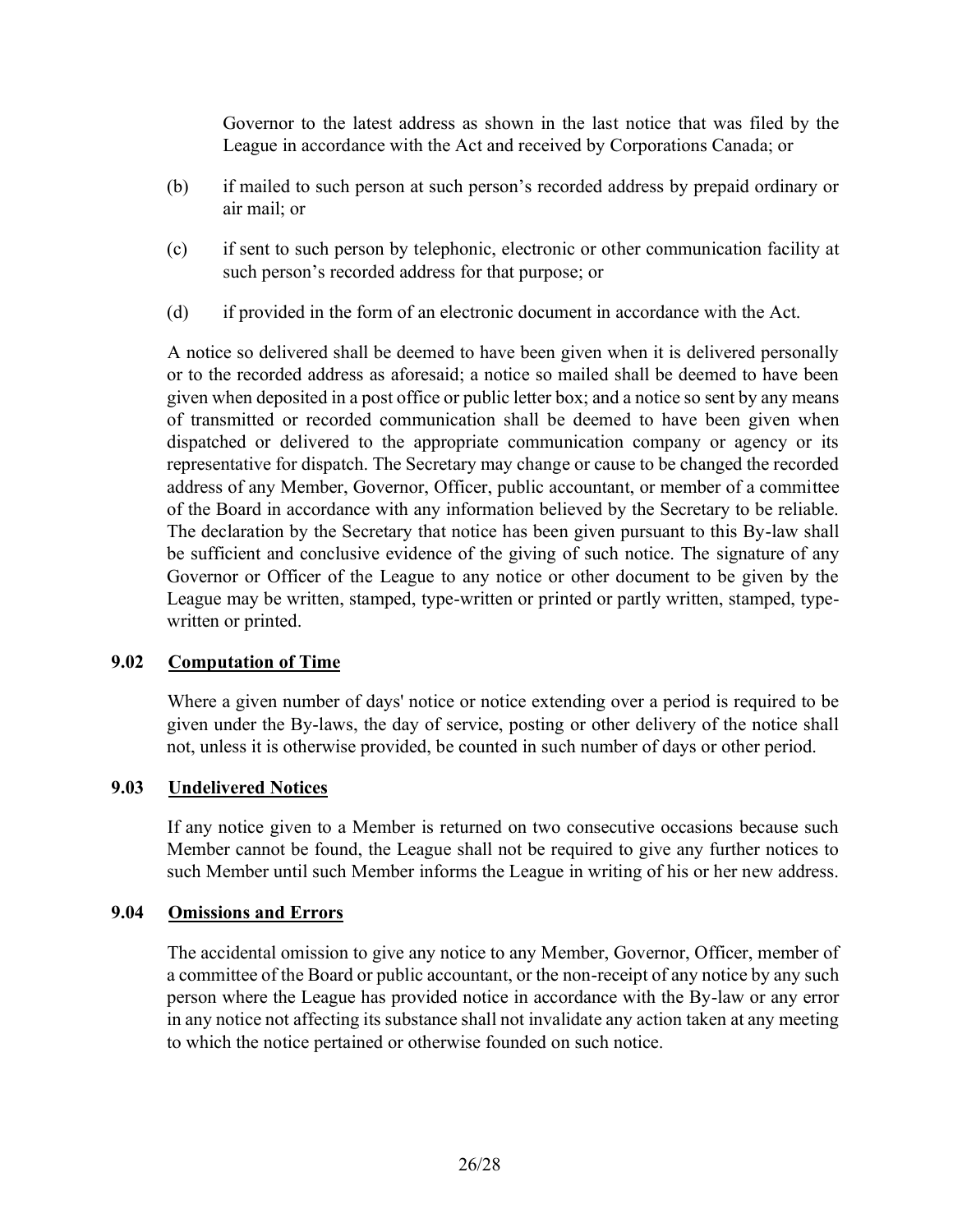#### <span id="page-26-0"></span>**9.05 Waiver of Notice**

Any Member, proxy holder, Governor, Officer, member of a committee of the Board or public accountant may waive or abridge the time for any notice required to be given to such person, and such waiver or abridgement, whether given before or after the meeting or other event of which notice is required to be given shall cure any default in the giving or in the time of such notice, as the case may be. Any such waiver or abridgement shall be in writing except a waiver of notice of a meeting of Members or of the Board or of a committee of the Board, which may be given in any manner.

## <span id="page-26-1"></span>**SECTION X - AMENDMENT OF ARTICLES AND BY-LAWS**

## <span id="page-26-2"></span>**10.01 Amendment of Articles**

The Articles of the League may only be amended if the amendment is sanctioned by a Special Resolution of the Members. Any amendment to the Articles is effective on the date shown in the certificate of amendment.

#### <span id="page-26-3"></span>**10.02 By-law Confirmation**

In accordance with the Articles and subject to the Act, any By-law, amendment or repeal of a By-law shall require confirmation by Special Resolution of the Members.

#### <span id="page-26-4"></span>**10.03 Effective Date of Board Initiated By-law, Amendment or Repeal**

<span id="page-26-5"></span>Subject to the Act, the Board may by resolution, make, amend, or repeal any By-laws that regulate the activities or affairs of the League. Any such By-law, amendment, or repeal shall be effective from the date of the Special Resolution of the Members approving such By-law, amendment, or repeal. A Board resolution is not required to make, amend or repeal any By-law which is made pursuant to subsection 197 (1) of the Act.